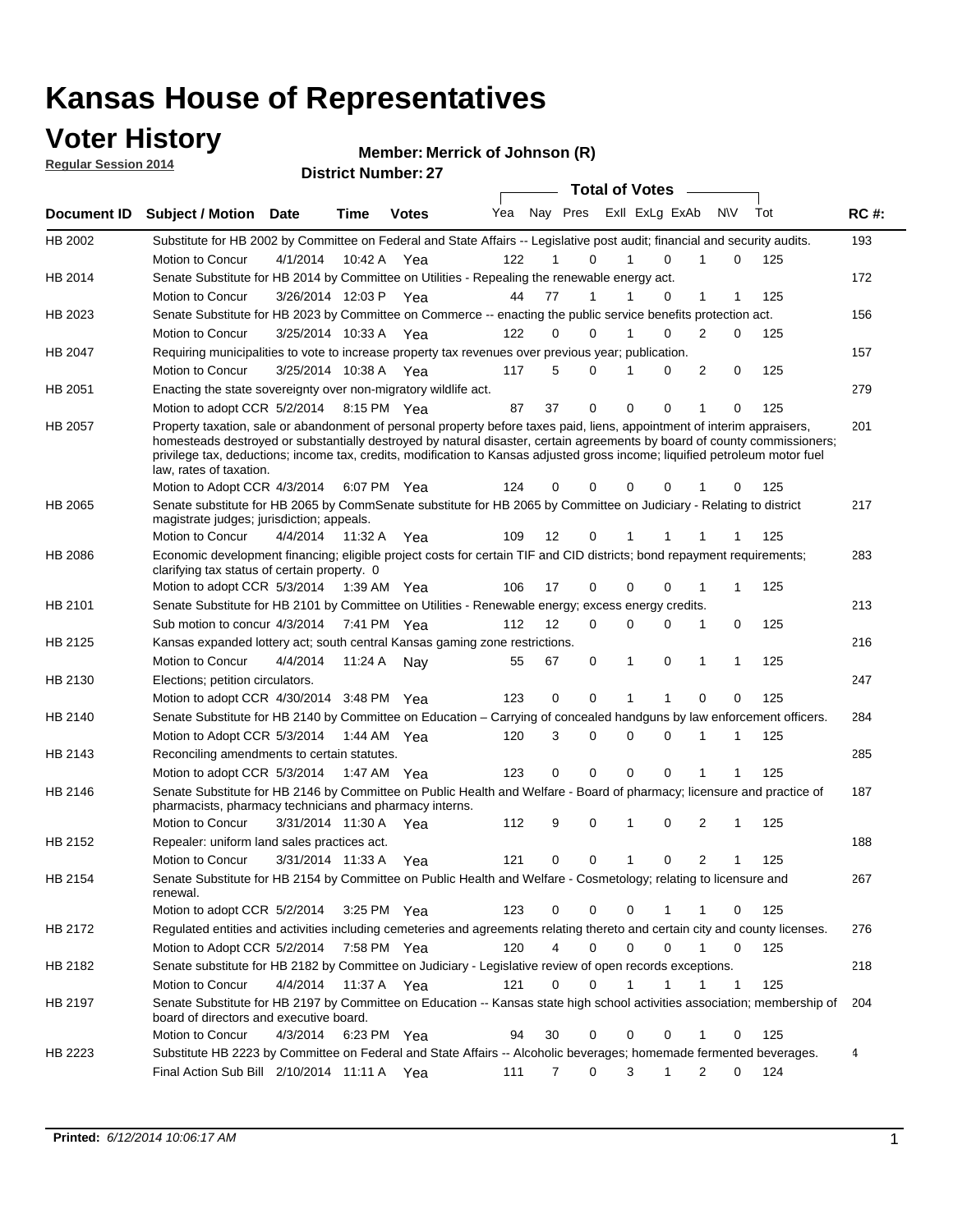## **Voter History Member:**

| <b>Voter History</b><br><b>Regular Session 2014</b> |                                                                                                                                                                                                                                        |                        |             |                            | Member: Merrick of Johnson (R) |          |                         |          |                       |          |           |            |             |
|-----------------------------------------------------|----------------------------------------------------------------------------------------------------------------------------------------------------------------------------------------------------------------------------------------|------------------------|-------------|----------------------------|--------------------------------|----------|-------------------------|----------|-----------------------|----------|-----------|------------|-------------|
|                                                     |                                                                                                                                                                                                                                        |                        |             | <b>District Number: 27</b> |                                |          |                         |          | <b>Total of Votes</b> |          |           |            |             |
| Document ID                                         | <b>Subject / Motion Date</b>                                                                                                                                                                                                           |                        | Time        | <b>Votes</b>               | Yea                            |          | Nay Pres ExII ExLg ExAb |          |                       |          | <b>NV</b> | Tot        | <b>RC#:</b> |
| HB 2223                                             | Substitute for HB 2223 by Committee on Federal and State Affairs—Alcoholic beverages; homemade fermented beverages;<br>microbrewery gallonage expanded; liquor license length of citizenship.                                          |                        |             |                            |                                |          |                         |          |                       |          |           |            | 205         |
|                                                     | Motion to Concur                                                                                                                                                                                                                       | 4/3/2014 6:27 PM Yea   |             |                            | 115                            |          | 9                       | 0<br>0   | 0                     |          | $\Omega$  | 125        |             |
| HB 2231                                             | Senate Substitute for Substitute for HB 2231 by Committee on Ways and Means - Appropriations for FY 2014, FY 2015, FY<br>2016, FY 2017 and FY 2018 for various state agencies; capital improvement projects; claims against the state. |                        |             |                            |                                |          |                         |          |                       |          |           |            | 282         |
|                                                     | Motion to adopt CCR 5/2/2014 9:48 PM Yea                                                                                                                                                                                               |                        |             |                            |                                | 54<br>70 |                         | 0        | $\Omega$<br>0         | 1        | $\Omega$  | 125        |             |
| HB 2246                                             | Substitute for HB 2246 by Committee on Commerce, Labor and Economic Development - Peer review for certain licensed<br>technical professions.                                                                                           |                        |             |                            |                                |          |                         |          |                       |          |           |            | 38          |
|                                                     | <b>EFA Sub Bill</b>                                                                                                                                                                                                                    | 2/21/2014 1:34 PM Yea  |             |                            | 120                            |          | 0                       | 0        | 0                     | 2        |           | 124        |             |
| HB 2246                                             | Substitute for HB 2246 by Committee on Commerce, Labor and Economic Development - Peer review for certain licensed<br>technical professions.                                                                                           |                        |             |                            |                                |          |                         |          |                       |          |           |            | 260         |
|                                                     | Motion to Concur                                                                                                                                                                                                                       | 5/2/2014               | 11:40 A Yea |                            | 124                            |          | $\Omega$<br>$\Omega$    | 0        | 1                     | $\Omega$ | $\Omega$  | 125        |             |
| <b>HB 2272</b>                                      | Kansas expanded lottery act; southeast Kansas gaming zone; privilege fee and investment threshold amount reduced.                                                                                                                      |                        |             |                            |                                |          |                         |          |                       |          |           |            | 200         |
|                                                     | Motion to Concur                                                                                                                                                                                                                       | 4/2/2014  4:18 PM  Nav |             |                            |                                | 36<br>84 |                         | 0<br>0   | 0                     |          | 4         | 125        |             |
| HB 2296                                             | Campaign finance; permitted uses of campaign funds; increased exemption amount for certain candidates; contributor<br>information; lobbyist filings.                                                                                   |                        |             |                            |                                |          |                         |          |                       |          |           |            | 248         |
|                                                     | Motion to adopt CCR 4/30/2014 3:53 PM Yea                                                                                                                                                                                              |                        |             |                            | 119                            |          | 4                       | $\Omega$ | 1                     | 0        | $\Omega$  | 125        |             |
| HB 2296                                             | Campaign finance; permitted uses of campaign funds; increased exemption amount for certain candidates; contributor<br>information; lobbyist filings.                                                                                   |                        |             |                            |                                |          |                         |          |                       |          |           |            | 287         |
|                                                     | Motion to Override<br>Veto                                                                                                                                                                                                             | 5/30/2014 10:24 A Yea  |             |                            |                                | 96       | 5<br>0                  | 0        | 0                     | 0        | 24        | 125        |             |
| HB 2298                                             | Senate Sub for HB 2298 by Committee on Judiciary - Uniform controlled substances act. Senate Sub for HB 2298 by<br>Committee on Judiciary - Uniform controlled substances act.                                                         |                        |             |                            |                                |          |                         |          |                       |          |           |            | 209         |
|                                                     | Motion to Concur                                                                                                                                                                                                                       | $4/3/2014$ 6:40 PM Yea |             |                            |                                |          | 123 1 0 0 0 1           |          |                       |          |           | $0 \t 125$ |             |

|         | Motion to Concur<br>4/3/2014                                                                                                                                                                                                                                                                                                                                                                                                                                                                                                                                                                                                                                                                                                                                                                                                                                                                                        | 6:40 PM           | Yea | 123 |               | $\Omega$<br>0 | 0            |          | 0        | 125 |     |
|---------|---------------------------------------------------------------------------------------------------------------------------------------------------------------------------------------------------------------------------------------------------------------------------------------------------------------------------------------------------------------------------------------------------------------------------------------------------------------------------------------------------------------------------------------------------------------------------------------------------------------------------------------------------------------------------------------------------------------------------------------------------------------------------------------------------------------------------------------------------------------------------------------------------------------------|-------------------|-----|-----|---------------|---------------|--------------|----------|----------|-----|-----|
| HB 2303 | Relating to driver's license fees; driving under the influence equipment fund.                                                                                                                                                                                                                                                                                                                                                                                                                                                                                                                                                                                                                                                                                                                                                                                                                                      |                   |     |     |               |               |              |          |          |     |     |
|         | Motion to adopt CCR 1/22/2014 11:45 A Yea                                                                                                                                                                                                                                                                                                                                                                                                                                                                                                                                                                                                                                                                                                                                                                                                                                                                           |                   |     | 109 | 11            | $\Omega$      | $\Omega$     | 4        | $\Omega$ | 125 |     |
| HB 2312 | Local governments; investment of idle funds; changes.                                                                                                                                                                                                                                                                                                                                                                                                                                                                                                                                                                                                                                                                                                                                                                                                                                                               |                   |     |     |               |               |              |          |          |     | 253 |
|         | Motion to Concur<br>5/1/2014                                                                                                                                                                                                                                                                                                                                                                                                                                                                                                                                                                                                                                                                                                                                                                                                                                                                                        | 4:31 PM Yea       |     | 123 | $\mathcal{P}$ | 0             | <sup>0</sup> | $\Omega$ |          | 125 |     |
| HB 2338 | Substitute for HB 2338 by Committee on Ways and Means - Judicial branch; supplemental appropriation for fiscal year 2015, 229<br>judiciary operations; increasing various docket fees and creating new docket fees; annually, allowing the allocation of a budget<br>for each judicial district court operations, chief judge would have the authority to expend funds as necessary to carry out the<br>functions of such district if such chief judge elected to do so, including establishing what court personnel are necessary and<br>their compensation; district court judges in judicial district elect chief judge and court of appeals judges elect chief judge of the<br>court of appeals; district judge and district magistrate judge vacancies; statutory authority for longevity bonus for judicial<br>branch employees repealed; nonseverability clause.<br>Motion to Adopt CCR 4/4/2014 7:17 PM Yea |                   |     | 66  | 57            | $\Omega$<br>0 | 0            | 2        | 0        | 125 |     |
| HB 2378 | Senate Substitute for HB 2378 by Committee on Assessment and Taxation - Providing sales tax exemption for sales of certain 189<br>machinery and equipment used for surface mining activities.<br>Motion to Concur                                                                                                                                                                                                                                                                                                                                                                                                                                                                                                                                                                                                                                                                                                   | 3/31/2014 11:35 A | Yea | 117 | 4             |               |              |          |          | 125 |     |
| HB 2389 | Senate Substitute for HB 2389 by Committee on Judiciary - Crimes and criminal procedure; mistreatment of a dependent adult 277<br>or an elder person; RICO; warrants; discharge of certain persons; appeals.                                                                                                                                                                                                                                                                                                                                                                                                                                                                                                                                                                                                                                                                                                        |                   |     |     |               |               |              |          |          |     |     |

|         | 0 di eluci personi, KiCO, wanants, ulschange or centali persons, appeals.         |                   |             |     |     |    |          |          |          |   |          |     |     |
|---------|-----------------------------------------------------------------------------------|-------------------|-------------|-----|-----|----|----------|----------|----------|---|----------|-----|-----|
|         | Motion to Adopt CCR 5/2/2014                                                      |                   | 8:05 PM Yea |     | 123 |    | 0        | $\Omega$ | $\Omega$ |   | 0        | 125 |     |
| HB 2398 | Relating to the Kansas revised limited liability company act.                     |                   |             |     |     |    |          |          |          |   |          |     | 28  |
|         | <b>Final Action</b><br>Amended                                                    | 2/21/2014 11:13 A |             | Yea | 120 |    | 0        |          | $\Omega$ | 2 | $\Omega$ | 124 |     |
| HB 2402 | National day of the cowboy.                                                       |                   |             |     |     |    |          |          |          |   |          |     | 163 |
|         | <b>Final Action</b>                                                               | 3/26/2014         | 10.55 A     | Yea | 116 |    | $\Omega$ |          | $\Omega$ |   | $\Omega$ | 125 |     |
| HB 2417 | Expansion of rural opportunity zones.                                             |                   |             |     |     |    |          |          |          |   |          |     | 61  |
|         | <b>Final Action</b><br>Amended                                                    | 2/27/2014         | 10:16 A     | Yea | 104 | 19 | $\Omega$ | $\Omega$ | $\Omega$ |   | $\Omega$ | 124 |     |
| HB 2418 | Adult care home licensure act; removal of outdated rule and regulation reference. |                   |             |     |     |    |          |          |          |   |          |     | 6   |
|         | <b>Final Action</b>                                                               | 2/12/2014         | 11:20 A     | Yea | 121 | 0  | $\Omega$ |          | 0        |   | $\Omega$ | 124 |     |
|         |                                                                                   |                   |             |     |     |    |          |          |          |   |          |     |     |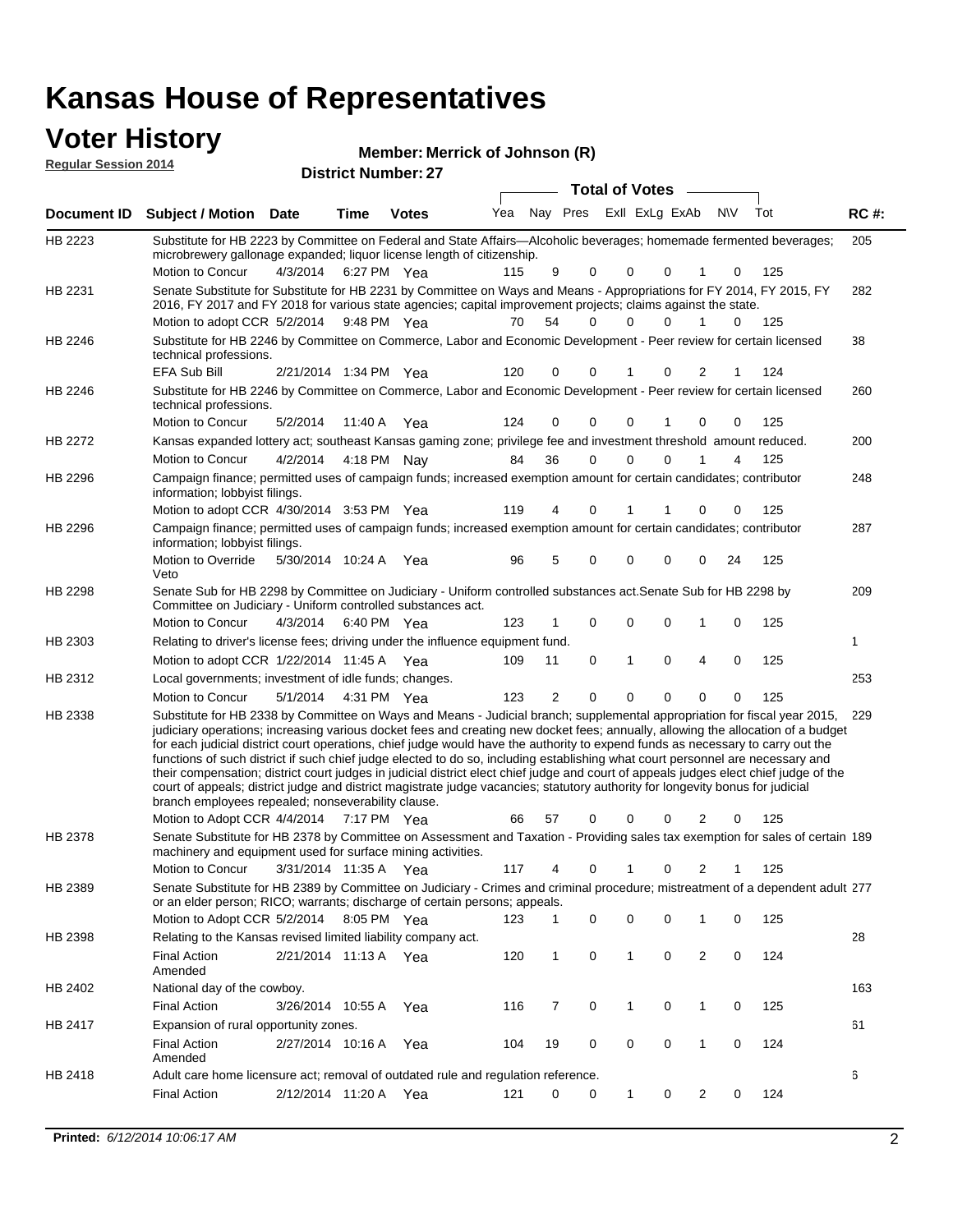## **Voter History**

**Regular Session 2014**

#### **Merrick of Johnson (R)**

|             |                                                                                                                                                                                                                                                                                                                                                      |                       |         | ו אווווער וישוווער <i>ב</i> ו |     |             |   |              | <b>Total of Votes</b>   | $\sim$         |              |     |                |
|-------------|------------------------------------------------------------------------------------------------------------------------------------------------------------------------------------------------------------------------------------------------------------------------------------------------------------------------------------------------------|-----------------------|---------|-------------------------------|-----|-------------|---|--------------|-------------------------|----------------|--------------|-----|----------------|
| Document ID | <b>Subject / Motion Date</b>                                                                                                                                                                                                                                                                                                                         |                       | Time    | <b>Votes</b>                  | Yea |             |   |              | Nay Pres ExII ExLg ExAb |                | <b>NV</b>    | Tot | <b>RC#:</b>    |
| HB 2418     | Kansas department for aging and disability services; adult care homes                                                                                                                                                                                                                                                                                |                       |         |                               |     |             |   |              |                         |                |              |     | 221            |
|             | Motion to Concur                                                                                                                                                                                                                                                                                                                                     | 4/4/2014              | 11:49 A | Yea                           | 122 | 0           | 0 | 1            | 1                       | 1              | 0            | 125 |                |
| HB 2419     | City annexation; fire district territory; detachment.                                                                                                                                                                                                                                                                                                |                       |         |                               |     |             |   |              |                         |                |              |     | 120            |
|             | <b>Final Action</b>                                                                                                                                                                                                                                                                                                                                  | 3/17/2014 11:19 A Yea |         |                               | 122 | 0           | 0 | $\mathbf 0$  | 0                       | $\overline{2}$ | $\mathbf{1}$ | 125 |                |
| HB 2419     | City annexation; fire district territory; detachment.                                                                                                                                                                                                                                                                                                |                       |         |                               |     |             |   |              |                         |                |              |     | 196            |
|             | Motion to Concur                                                                                                                                                                                                                                                                                                                                     | 4/2/2014              |         | 10:32 A Yea                   | 122 | 0           | 0 | 0            | 0                       | 2              | $\mathbf{1}$ | 125 |                |
| HB 2420     | School crossing quards.                                                                                                                                                                                                                                                                                                                              |                       |         |                               |     |             |   |              |                         |                |              |     | 5              |
|             | <b>Final Action</b><br>Amended                                                                                                                                                                                                                                                                                                                       | 2/10/2014 11:12 A     |         | Yea                           | 118 | 0           | 0 | 3            | 1                       | 2              | 0            | 124 |                |
| HB 2420     | School crossing guards.                                                                                                                                                                                                                                                                                                                              |                       |         |                               |     |             |   |              |                         |                |              |     | 197            |
|             | Motion to Concur                                                                                                                                                                                                                                                                                                                                     | 4/2/2014              | 10:34 A | Yea                           | 123 | 0           | 0 | 0            | 0                       | 2              | 0            | 125 |                |
| HB 2422     | Defining watercraft for purposes of taxation.                                                                                                                                                                                                                                                                                                        |                       |         |                               |     |             |   |              |                         |                |              |     | 14             |
|             | <b>Final Action</b><br>Amended                                                                                                                                                                                                                                                                                                                       | 2/14/2014 11:13 A     |         | Yea                           | 118 | 0           | 0 | 2            | 0                       | 4              | $\mathbf 0$  | 124 |                |
| HB 2424     | Robert G. (Bob) Bethell interchange.                                                                                                                                                                                                                                                                                                                 |                       |         |                               |     |             |   |              |                         |                |              |     | 85             |
|             | <b>EFA Sub Bill</b>                                                                                                                                                                                                                                                                                                                                  | 2/27/2014 4:03 PM Yea |         |                               | 119 | 4           | 0 | 0            | 0                       | 1              | 0            | 124 |                |
| HB 2424     | Substitute for HB 2424 by Committee on Transportation - Designating the Robert G. (Bob) Bethell interchange; the SGT David 190<br>Enzbrenner memorial highway; t the Pack S Clair highway; the ancient Indian traders trail; the Harper county veterans<br>memorial highway; the Bonnie Huy memorial highway; the Bonnie Sharp memorial interchange. |                       |         |                               |     |             |   |              |                         |                |              |     |                |
|             | Motion to Concur                                                                                                                                                                                                                                                                                                                                     | 3/31/2014 11:37 A     |         | Yea                           | 117 | 3           | 0 | 1            | 0                       | 2              | 2            | 125 |                |
| HB 2429     | Making the water conservation program part of and supplemental to the Kansas water appropriation act.                                                                                                                                                                                                                                                |                       |         |                               |     |             |   |              |                         |                |              |     | $\overline{7}$ |
|             | <b>Final Action</b><br>Amended                                                                                                                                                                                                                                                                                                                       | 2/12/2014 11:22 A     |         | Yea                           | 121 | $\mathbf 0$ | 0 | 1            | 0                       | $\overline{2}$ | 0            | 124 |                |
| HB 2430     | Promoting employment across Kansas act; benefits.                                                                                                                                                                                                                                                                                                    |                       |         |                               |     |             |   |              |                         |                |              |     | 90             |
|             | EFA Sub Bill                                                                                                                                                                                                                                                                                                                                         | 2/27/2014 4:08 PM Yea |         |                               | 110 | 13          | 0 | 0            | 0                       | 1              | 0            | 124 |                |
| HB 2430     | Substitute for HB 2430 by Committee on Commerce, Labor and Economic Development - Promoting employment across<br>Kansas act; benefits.                                                                                                                                                                                                               |                       |         |                               |     |             |   |              |                         |                |              |     | 278            |
|             | Motion to adopt CCR 5/2/2014 8:09 PM Yea                                                                                                                                                                                                                                                                                                             |                       |         |                               | 114 | 10          | 0 | 0            | 0                       | 1              | $\mathbf 0$  | 125 |                |
| HB 2433     | Relating to the Kansas uniform securities act.                                                                                                                                                                                                                                                                                                       |                       |         |                               |     |             |   |              |                         |                |              |     | 62             |
|             | <b>Final Action</b><br>Amended                                                                                                                                                                                                                                                                                                                       | 2/27/2014 10:17 A Yea |         |                               | 123 | 0           | 0 | $\mathbf 0$  | $\mathbf 0$             | 1              | $\mathbf 0$  | 124 |                |
| HB 2433     | Relating to the Kansas uniform securities act.                                                                                                                                                                                                                                                                                                       |                       |         |                               |     |             |   |              |                         |                |              |     | 243            |
|             | Motion to adopt CCR 4/30/2014 3:27 PM Yea                                                                                                                                                                                                                                                                                                            |                       |         |                               | 123 | 0           | 0 | 1            | 1                       | 0              | 0            | 125 |                |
| HB 2436     | Substitute for HB 2436 by Committee on Vision 2020 - Boards of cosmetology and barbering; agreements on inspectors of<br>dual-licensed facilities.                                                                                                                                                                                                   |                       |         |                               |     |             |   |              |                         |                |              |     | 19             |
|             | Final Action Sub Bill 2/19/2014 11:32 A                                                                                                                                                                                                                                                                                                              |                       |         | Yea                           | 122 | 0           | 0 | 0            | 0                       | 2              | 0            | 124 |                |
| HB 2436     | Substitute for HB 2436 by Committee on Vision 2020 - Boards of cosmetology and barbering; agreements on inspectors of<br>dual-licensed facilities.                                                                                                                                                                                                   |                       |         |                               |     |             |   |              |                         |                |              |     | 206            |
|             | Motion to Concur                                                                                                                                                                                                                                                                                                                                     | 4/3/2014              |         | 6:30 PM Yea                   | 117 | 7           | 0 | 0            | 0                       | 1              | 0            | 125 |                |
| HB 2440     | Emerging industry investment act; treatment of certain bioscience companies.                                                                                                                                                                                                                                                                         |                       |         |                               |     |             |   |              |                         |                |              |     | 39             |
|             | <b>Emergency Final</b><br>Action                                                                                                                                                                                                                                                                                                                     | 2/21/2014 1:36 PM Yea |         |                               | 116 | 4           | 0 | $\mathbf{1}$ | 0                       | 2              | $\mathbf{1}$ | 124 |                |
| HB 2442     | Escalating penalties for repeat felony evade and elude cases.                                                                                                                                                                                                                                                                                        |                       |         |                               |     |             |   |              |                         |                |              |     | 107            |
|             | EFA Sub Bill                                                                                                                                                                                                                                                                                                                                         | 2/27/2014 4:32 PM Yea |         |                               | 111 | 12          | 0 | 0            | 0                       | $\mathbf{1}$   | 0            | 124 |                |
| HB 2444     | Spendthrift trusts.                                                                                                                                                                                                                                                                                                                                  |                       |         |                               |     |             |   |              |                         |                |              |     | 36             |
|             | <b>Emergency Final</b><br><b>Action Amend</b>                                                                                                                                                                                                                                                                                                        | 2/21/2014 1:32 PM Yea |         |                               | 120 | 0           | 0 | $\mathbf{1}$ | 0                       | 2              | 1            | 124 |                |
| HB 2444     | Spendthrift trusts.                                                                                                                                                                                                                                                                                                                                  |                       |         |                               |     |             |   |              |                         |                |              |     | 198            |
|             | Motion to Concur                                                                                                                                                                                                                                                                                                                                     | 4/2/2014              | 10:37 A | Yea                           | 123 | 0           | 0 | 0            | 0                       | $\overline{2}$ | 0            | 125 |                |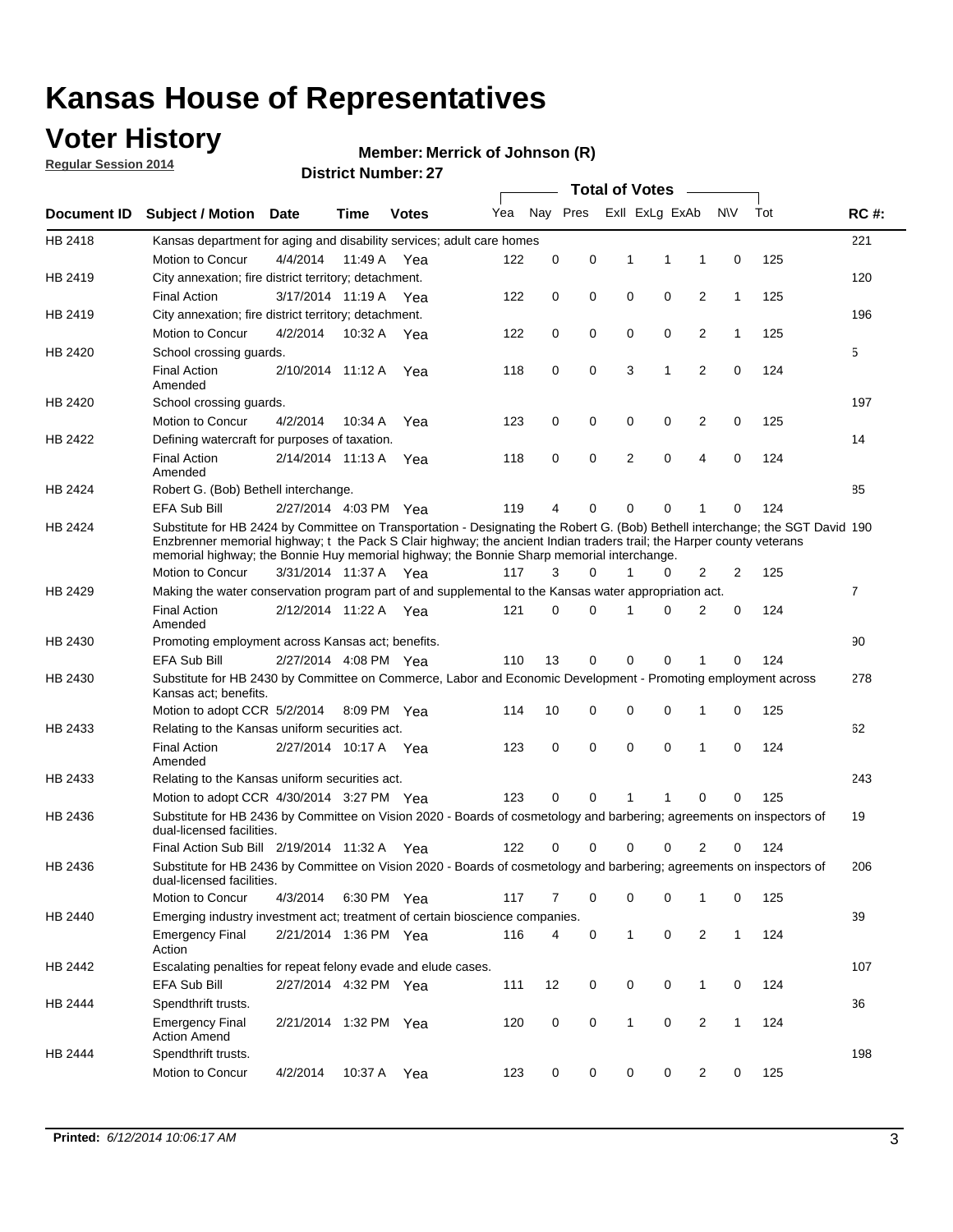#### **Voter History Regular Session 2014**

|  |  | Member: Merrick of Johnson (R) |  |
|--|--|--------------------------------|--|
|--|--|--------------------------------|--|

|                    |                                                                                                                                                                                                                                                                                                                                 |                       |      |              |     |    |          | <b>Total of Votes</b> |   |                |             |     |             |
|--------------------|---------------------------------------------------------------------------------------------------------------------------------------------------------------------------------------------------------------------------------------------------------------------------------------------------------------------------------|-----------------------|------|--------------|-----|----|----------|-----------------------|---|----------------|-------------|-----|-------------|
| <b>Document ID</b> | <b>Subject / Motion Date</b>                                                                                                                                                                                                                                                                                                    |                       | Time | <b>Votes</b> | Yea |    | Nay Pres | Exll ExLg ExAb        |   |                | <b>NV</b>   | Tot | <b>RC#:</b> |
| HB 2445            | Allowing for criminal discovery materials to be provided to defendant or defendant's counsel.                                                                                                                                                                                                                                   |                       |      |              |     |    |          |                       |   |                |             |     | 63          |
|                    | <b>Final Action</b><br>Amended                                                                                                                                                                                                                                                                                                  | 2/27/2014 10:19 A     |      | Yea          | 123 | 0  | 0        | 0                     | 0 | 1              | 0           | 124 |             |
| HB 2446            | District courts; court trustee operations fund. judicial process; concerning sentencing dispositions, probation and postrelease<br>supervision; concerning expungement of driving under the influence and criminal refusal convictions; concerning trials,<br>conduct of jury after case is submitted.                          |                       |      |              |     |    |          |                       |   |                |             |     | 8           |
|                    | <b>Final Action</b>                                                                                                                                                                                                                                                                                                             | 2/12/2014 11:23 A     |      | Yea          | 121 | 0  | 0        |                       | 0 | 2              | 0           | 124 |             |
| HB 2446            | Senate Substitute for HB 2446 by Committee on Judiciary - Courts; allocating moneys from driver's license fees to judicial<br>branch nonjudicial salary adjustment fund; allowing chief justice to authorize expenditures from court trustee operations fund in<br>certain judicial districts; time limits for court decisions. |                       |      |              |     |    |          |                       |   |                |             |     | 239         |
|                    | Motion to adopt CCR 4/30/2014 3:01 PM Yea                                                                                                                                                                                                                                                                                       |                       |      |              | 121 | 2  | 0        | 1                     | 1 | 0              | 0           | 125 |             |
| HB 2447            | Real property; trespass and liability.                                                                                                                                                                                                                                                                                          |                       |      |              |     |    |          |                       |   |                |             |     | 29          |
|                    | <b>Final Action</b><br>Amended                                                                                                                                                                                                                                                                                                  | 2/21/2014 11:14 A Yea |      |              | 119 | 2  | 0        | 1                     | 0 | $\overline{2}$ | 0           | 124 |             |
| HB 2447            | Real property; trespass and liability.                                                                                                                                                                                                                                                                                          |                       |      |              |     |    |          |                       |   |                |             |     | 202         |
|                    | Motion to Adopt CCR 4/3/2014 6:10 PM Yea                                                                                                                                                                                                                                                                                        |                       |      |              | 122 | 2  | 0        | 0                     | 0 | $\mathbf{1}$   | 0           | 125 |             |
| HB 2448            | Interference with judicial process.                                                                                                                                                                                                                                                                                             |                       |      |              |     |    |          |                       |   |                |             |     | 30          |
|                    | <b>Final Action</b>                                                                                                                                                                                                                                                                                                             | 2/21/2014 11:16 A Yea |      |              | 121 | 0  | 0        | 1                     | 0 | 2              | 0           | 124 |             |
| <b>HB 2448</b>     | Senate Substitute for HB 2448 by Committee on Judiciary - Updating provisions relating to the Kansas bureau of<br>investigation's DNA database; amending the crime of interference with                                                                                                                                         |                       |      |              |     |    |          |                       |   |                |             |     | 240         |
|                    | Motion to adopt CCR 4/30/2014 3:10 PM Yea                                                                                                                                                                                                                                                                                       |                       |      |              | 116 | 7  | 0        | 1                     | 1 | 0              | 0           | 125 |             |
| HB 2451            | Electric utilities; creating the electric highway fee.                                                                                                                                                                                                                                                                          |                       |      |              |     |    |          |                       |   |                |             |     | 96          |
|                    | EFA Sub Bill                                                                                                                                                                                                                                                                                                                    | 2/27/2014 4:18 PM Nay |      |              | 64  | 59 | 0        | 0                     | 0 | 1              | 0           | 124 |             |
| HB 2451            | Substitute for HB 2451 by Committee on Transportation - Increasing registration fees for electric vehicles.                                                                                                                                                                                                                     |                       |      |              |     |    |          |                       |   |                |             |     | 207         |
|                    | Motion to Concur                                                                                                                                                                                                                                                                                                                | 4/3/2014              |      | 6:34 PM Yea  | 94  | 30 | 0        | $\Omega$              | 0 |                | 0           | 125 |             |
| HB 2452            | Substitute for HB 2452 by Committee on Transportation - Distinctive license plates; donate life, disabled veterans, rotary<br>international, Kansas horse council.                                                                                                                                                              |                       |      |              |     |    |          |                       |   |                |             |     | 41          |
|                    | EFA Sub Bill                                                                                                                                                                                                                                                                                                                    | 2/21/2014 1:39 PM Yea |      |              | 120 | 0  | 0        |                       | 0 | 2              | 1           | 124 |             |
| HB 2452            | Substitute for HB 2452 by Committee on Transportation - Distinctive license plates; donate life, disabled veterans, rotary<br>international, Kansas horse council, motorcycles.                                                                                                                                                 |                       |      |              |     |    |          |                       |   |                |             |     | 208         |
|                    | Motion to Concur                                                                                                                                                                                                                                                                                                                | 4/3/2014              |      | 6:37 PM Yea  | 123 | 1  | 0        | $\mathbf 0$           | 0 | 1              | 0           | 125 |             |
| HB 2453            | Protecting religious freedom regarding marriage.                                                                                                                                                                                                                                                                                |                       |      |              |     |    |          |                       |   |                |             |     | 9           |
|                    | <b>Final Action</b><br>Amended                                                                                                                                                                                                                                                                                                  | 2/12/2014 11:28 A Yea |      |              | 72  | 49 | 0        | 1                     | 0 | 2              | 0           | 124 |             |
| HB 2455            | Property tax exemption for certain utility systems located on military installation.                                                                                                                                                                                                                                            |                       |      |              |     |    |          |                       |   |                |             |     | 108         |
|                    | <b>Emergency Final</b><br><b>Action Amend</b>                                                                                                                                                                                                                                                                                   | 3/6/2014              |      | 11:23 A Yea  | 119 | 1  | 0        | 2                     | 1 | 2              | 0           | 125 |             |
| HB 2456            | Property taxation; defining commercial and industrial machinery and equipment; motor vehicles, members of military service<br>and active guard and reservists.                                                                                                                                                                  |                       |      |              |     |    |          |                       |   |                |             |     | 49          |
|                    | <b>Final Action</b><br>Amended                                                                                                                                                                                                                                                                                                  | 2/26/2014 11:32 A Yea |      |              | 100 | 23 | 0        | 0                     | 0 | -1             | 0           | 124 |             |
| HB 2463            | Creating civil liability for acts of terrorism; forfeiture of property related to violations of certain criminal acts.                                                                                                                                                                                                          |                       |      |              |     |    |          |                       |   |                |             |     | 50          |
|                    | <b>Final Action</b><br>Amended                                                                                                                                                                                                                                                                                                  | 2/26/2014 11:33 A Yea |      |              | 123 | 0  | 0        | 0                     | 0 | $\mathbf{1}$   | $\mathbf 0$ | 124 |             |
| HB 2463            | Creating civil liability for acts of terrorism; forfeiture of property related to violations of certain criminal acts.                                                                                                                                                                                                          |                       |      |              |     |    |          |                       |   |                |             |     | 194         |
|                    | Motion to Concur                                                                                                                                                                                                                                                                                                                | 4/1/2014              |      | 10:46 A Yea  | 123 | 0  | 0        | 1                     | 0 | $\mathbf{1}$   | 0           | 125 |             |
| HB 2464            | Allowing banks, trust companies and savings and loans to claim the expensing deduction for privilege tax filers under the<br>Kansas income tax act.                                                                                                                                                                             |                       |      |              |     |    |          |                       |   |                |             |     | 15          |
|                    | <b>Final Action</b><br>Amended                                                                                                                                                                                                                                                                                                  | 2/14/2014 11:14 A Yea |      |              | 118 | 0  | 0        | 2                     | 0 | 4              | 0           | 124 |             |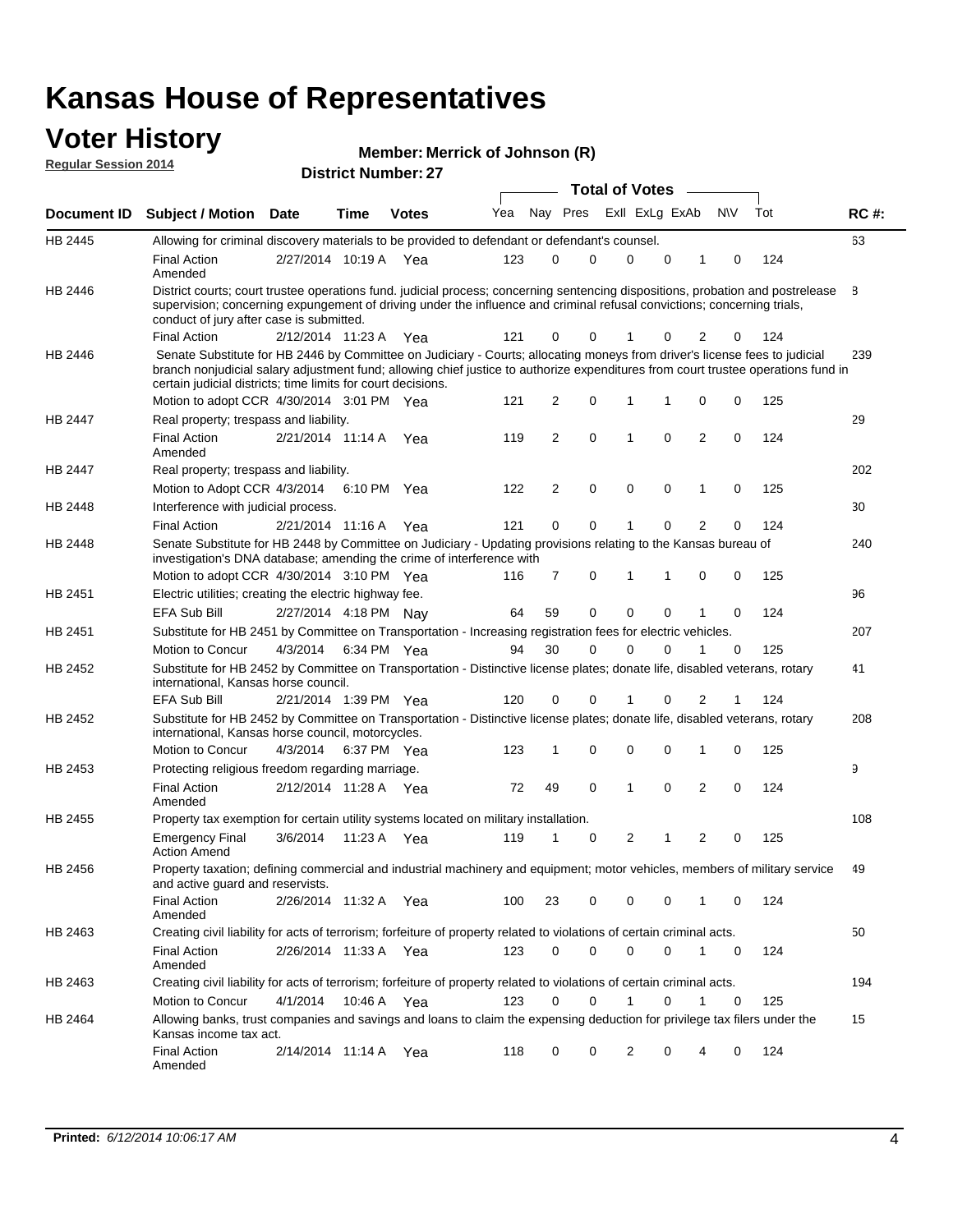## **Voter History**

**Regular Session 2014**

#### **Merrick of Johnson (R)**

|                                                 |                                                                                                                                                                             |                       |             |              |     |                |             | <b>Total of Votes</b> |                |                |             |     |             |
|-------------------------------------------------|-----------------------------------------------------------------------------------------------------------------------------------------------------------------------------|-----------------------|-------------|--------------|-----|----------------|-------------|-----------------------|----------------|----------------|-------------|-----|-------------|
|                                                 | Document ID Subject / Motion Date                                                                                                                                           |                       | Time        | <b>Votes</b> | Yea | Nay Pres       |             |                       | Exll ExLg ExAb |                | <b>NV</b>   | Tot | <b>RC#:</b> |
| HB 2466                                         | Relating to administrative procedure; judicial review.                                                                                                                      |                       |             |              |     |                |             |                       |                |                |             |     | 37          |
|                                                 | <b>Emergency Final</b><br><b>Action Amend</b>                                                                                                                               | 2/21/2014 1:33 PM Yea |             |              | 118 | 2              | 0           | 1                     | $\mathbf 0$    | $\overline{2}$ | 1           | 124 |             |
| HB 2470<br><b>HB 2488</b><br>HB 2488<br>HB 2489 | Purchasing authority for certain insurance by the state board of regents for state educational institutions.                                                                |                       |             |              |     |                |             |                       |                |                |             |     | 16          |
|                                                 | <b>Final Action</b>                                                                                                                                                         | 2/17/2014 11:20 A Yea |             |              | 120 | $\Omega$       | $\mathbf 0$ | 3                     | 0              | 1              | 0           | 124 |             |
| HB 2475                                         | Personal financial literacy program as a requirement for high school graduation.                                                                                            |                       |             |              |     |                |             |                       |                |                |             |     | 126         |
|                                                 | <b>Final Action</b><br>Amended                                                                                                                                              | 3/19/2014 11:22 A Yea |             |              | 110 | 12             | $\mathbf 0$ | 0                     | 1              | 2              | 0           | 125 |             |
| HB 2478                                         | Venue for crimes committed with an electronic device.                                                                                                                       |                       |             |              |     |                |             |                       |                |                |             |     | 51          |
|                                                 | <b>Final Action</b>                                                                                                                                                         | 2/26/2014 11:34 A     |             | Yea          | 123 | $\mathbf 0$    | 0           | $\Omega$              | $\mathbf 0$    | 1              | 0           | 124 |             |
| HB 2479                                         | Removing 2015 sunset provision from law requiring ignition interlock device after first test failure or alcohol or drug-related<br>conviction.                              |                       |             |              |     |                |             |                       |                |                |             |     | 115         |
|                                                 | <b>Final Action</b><br>Amended                                                                                                                                              | 3/14/2014 11:14 A     |             | Yea          | 117 | 0              | 0           | 2                     | 1              | 4              | 1           | 125 |             |
| HB 2479                                         | Removing 2015 sunset provision from law requiring ignition interlock device after first test failure or alcohol or drug-related<br>conviction.                              |                       |             |              |     |                |             |                       |                |                |             |     | 210         |
|                                                 | Motion to Concur                                                                                                                                                            | 4/3/2014              |             | 6:47 PM Yea  | 122 | $\overline{2}$ | 0           | $\mathbf 0$           | $\mathbf 0$    | 1              | 0           | 125 |             |
| HB 2480                                         | Repealing the review of TeleKansas I.                                                                                                                                       |                       |             |              |     |                |             |                       |                |                |             |     | 64          |
|                                                 | <b>Final Action</b><br>Amended                                                                                                                                              | 2/27/2014 10:20 A Yea |             |              | 123 | 0              | 0           | 0                     | $\mathbf 0$    | 1              | 0           | 124 |             |
| HB 2480                                         | Repealing the review of TeleKansas I.                                                                                                                                       |                       |             |              |     |                |             |                       |                |                |             |     | 250         |
|                                                 | Motion to Concur                                                                                                                                                            | 5/1/2014              | 1:54 PM Yea |              | 123 | $\mathbf{1}$   | $\mathbf 0$ | $\mathbf 0$           | $\mathbf 0$    | 0              | 1           | 125 |             |
| HB 2482                                         | Authority of state corporation commission to intervene in court proceedings.                                                                                                |                       |             |              |     |                |             |                       |                |                |             |     | 65          |
|                                                 | <b>Final Action</b><br>Amended                                                                                                                                              | 2/27/2014 10:21 A     |             | Yea          | 121 | 2              | 0           | $\mathbf 0$           | $\mathbf 0$    | 1              | $\mathbf 0$ | 124 |             |
| HB 2482                                         | Senate Substitute for HB 2482 by Committee on Utilities - Creating the energy efficiency investment act.                                                                    |                       |             |              |     |                |             |                       |                |                |             |     | 211         |
|                                                 | Motion to Concur                                                                                                                                                            | 4/3/2014 7:02 PM Yea  |             |              | 99  | 25             | $\Omega$    | 0                     | 0              | 1              | 0           | 125 |             |
| HB 2487                                         | Construction of electric transmission lines and certificates of public convenience and necessity.                                                                           |                       |             |              |     |                |             |                       |                |                |             |     | 66          |
|                                                 | <b>Final Action</b><br>Amended                                                                                                                                              | 2/27/2014 10:22 A Yea |             |              | 113 | 10             | 0           | $\mathbf 0$           | 0              | 1              | 0           | 124 |             |
| HB 2487                                         | Relating to the powers and duties of the state corporation commission; construction of electric transmission lines and<br>certificates of public convenience and necessity. |                       |             |              |     |                |             |                       |                |                |             |     | 254         |
|                                                 | Sub motion to concur 5/1/2014 4:36 PM Yea                                                                                                                                   |                       |             |              | 117 | 8              | 0           | $\Omega$              | $\mathbf 0$    | 0              | 0           | 125 |             |
|                                                 | Kansas electric transmission authority and the purpose and composition of the authority.                                                                                    |                       |             |              |     |                |             |                       |                |                |             |     | 10          |
|                                                 | <b>Final Action</b><br>Amended                                                                                                                                              | 2/12/2014 11:30 A Yea |             |              | 108 | 13             | 0           | 1                     | 0              | $\overline{2}$ | 0           | 124 |             |
|                                                 | Kansas electric transmission authority and the purpose and composition of the authority.                                                                                    |                       |             |              |     |                |             |                       |                |                |             |     | 158         |
|                                                 | <b>Motion to Concur</b>                                                                                                                                                     | 3/25/2014 10:43 A     |             | Yea          | 107 | 15             | 0           | 1                     | 0              | 2              | 0           | 125 |             |
|                                                 | Legislative review of exceptions to disclosure of public records.                                                                                                           |                       |             |              |     |                |             |                       |                |                |             |     | 67          |
|                                                 | <b>Final Action</b><br>Amended                                                                                                                                              | 2/27/2014 10:23 A Yea |             |              | 122 | $\mathbf{1}$   | 0           | 0                     | $\mathbf 0$    | $\mathbf{1}$   | 0           | 124 |             |
| HB 2490                                         | Criminal procedure; conduct of jury after case is submitted.                                                                                                                |                       |             |              |     |                |             |                       |                |                |             |     | 31          |
|                                                 | <b>Final Action</b><br>Amended                                                                                                                                              | 2/21/2014 11:17 A Yea |             |              | 121 | 0              | 0           | $\mathbf{1}$          | $\mathbf 0$    | 2              | $\mathbf 0$ | 124 |             |
| HB 2490                                         | Capital murder; attempt; murder in the first degree; sentencing.                                                                                                            |                       |             |              |     |                |             |                       |                |                |             |     | 241         |
|                                                 | Motion to adopt CCR 4/30/2014 3:16 PM Yea                                                                                                                                   |                       |             |              | 123 | 0              | 0           | 1                     | 1              | 0              | 0           | 125 |             |
| HB 2491                                         | Kansas tort claims act; attorney may appear in small claims action.                                                                                                         |                       |             |              |     |                |             |                       |                |                |             |     | 20          |
|                                                 | <b>Final Action</b><br>Amended                                                                                                                                              | 2/19/2014 11:34 A Yea |             |              | 120 | $\overline{c}$ | 0           | 0                     | $\pmb{0}$      | 2              | 0           | 124 |             |
| HB 2491                                         | Kansas tort claims act; attorney may appear in small claims action.                                                                                                         |                       |             |              |     |                |             |                       |                |                |             |     | 199         |
|                                                 | Motion to Concur                                                                                                                                                            | 4/2/2014              |             | 10:40 A Yea  | 121 | 2              | 0           | 0                     | 0              | 2              | 0           | 125 |             |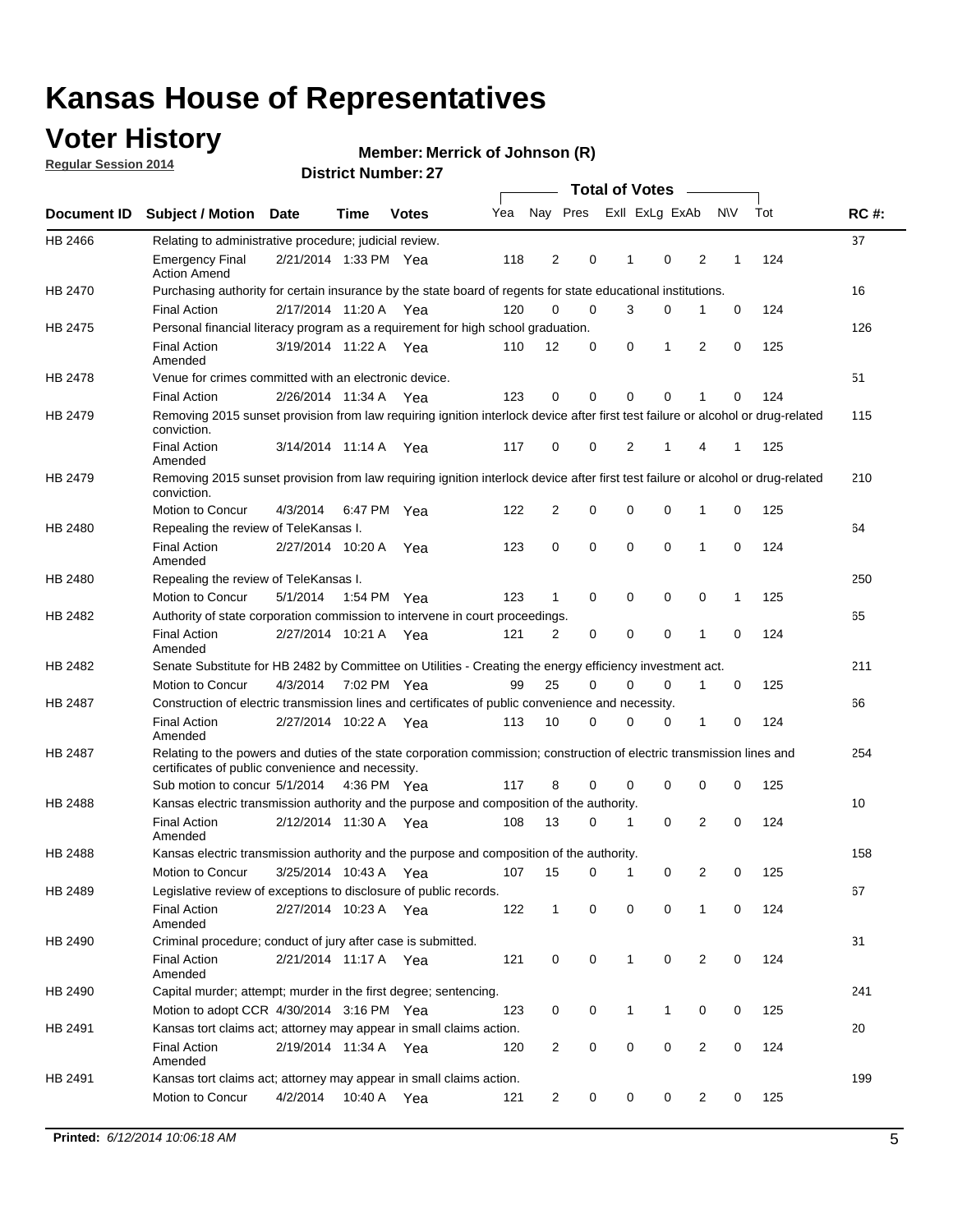## **Voter History**

**Regular Session 2014**

#### **Merrick of Johnson (R)**

|                    |                                                                                                                                                                                                                                                        |                       |             |              |     |          |          | <b>Total of Votes</b> |              |                |              |     |              |
|--------------------|--------------------------------------------------------------------------------------------------------------------------------------------------------------------------------------------------------------------------------------------------------|-----------------------|-------------|--------------|-----|----------|----------|-----------------------|--------------|----------------|--------------|-----|--------------|
| <b>Document ID</b> | <b>Subject / Motion Date</b>                                                                                                                                                                                                                           |                       | Time        | <b>Votes</b> | Yea | Nay Pres |          | Exll ExLg ExAb        |              |                | N\V          | Tot | <b>RC#:</b>  |
| HB 2493            | Relating to surety regulation, appearance bonds and unlawful sexual relations.                                                                                                                                                                         |                       |             |              |     |          |          |                       |              |                |              |     | 23           |
|                    | <b>Final Action</b><br>Amended                                                                                                                                                                                                                         | 2/20/2014 11:14 A     |             | Yea          | 113 | 10       | 0        | 0                     | $\mathbf 0$  | 0              | $\mathbf 1$  | 124 |              |
| HB 2495            | Concerning sentencing dispositions, probation and postrelease supervision.                                                                                                                                                                             |                       |             |              |     |          |          |                       |              |                |              |     | 24           |
|                    | Final Action<br>Amended                                                                                                                                                                                                                                | 2/20/2014 11:17 A Yea |             |              | 122 | 1        | 0        | 0                     | 0            | $\mathbf 0$    | 1            | 124 |              |
| HB 2501            | Human trafficking and related crimes; penalties for buying sexual relations; records and reporting by courts; staff secure facility 25<br>requirements.                                                                                                |                       |             |              |     |          |          |                       |              |                |              |     |              |
|                    | <b>Final Action</b><br>Amended                                                                                                                                                                                                                         | 2/20/2014 11:18 A Yea |             |              | 123 | 0        | 0        | 0                     | 0            | $\mathbf 0$    | 1            | 124 |              |
| HB 2502            | Allowing victim notification on status change of person confined.                                                                                                                                                                                      |                       |             |              |     |          |          |                       |              |                |              |     | 26           |
|                    | <b>Final Action</b>                                                                                                                                                                                                                                    | 2/20/2014 11:20 A Yea |             |              | 123 | 0        | 0        | 0                     | $\Omega$     | $\Omega$       |              | 124 |              |
| HB 2503            | Substitute for HB 2503 by Committee on Federal and State Affairs -- Carrying of concealed handguns by law enforcement<br>officers.                                                                                                                     |                       |             |              |     |          |          |                       |              |                |              |     | 230          |
|                    | Final Action Sub Bill 4/5/2014                                                                                                                                                                                                                         |                       | 10:22 A     | Yea          | 119 |          | 0        | 0                     | 0            | 4              |              | 125 |              |
| HB 2504            | Repealing outdated provisions relating to the purchase of certain real estate by the department of corrections.                                                                                                                                        |                       |             |              |     |          |          |                       |              |                |              |     | 18           |
|                    | <b>Final Action</b>                                                                                                                                                                                                                                    | 2/19/2014 11:31 A Yea |             |              | 122 | 0        | 0        | 0                     | $\Omega$     | $\overline{2}$ | 0            | 124 |              |
| HB 2506            | Repealing K.S.A. 72-60b03, the effective date of the midwestern higher education compact act.                                                                                                                                                          |                       |             |              |     |          |          |                       |              |                |              |     | 52           |
|                    | <b>Final Action</b>                                                                                                                                                                                                                                    | 2/26/2014 11:35 A Yea |             |              | 122 |          | 0        | 0                     | 0            | 1              | 0            | 124 |              |
| HB 2506            | Senate Substitute for HB 2506 by Committee on Ways and Means - Education; appropriations for FY 2014 and FY 2015 for<br>various state agencies; amendments concerning postsecondary education; amendments to provisions relating to school<br>finance. |                       |             |              |     |          |          |                       |              |                |              |     | 238          |
|                    | Motion to Adopt CCR 4/6/2014                                                                                                                                                                                                                           |                       | 9:45 PM Yea |              | 63  | 57       | 0        | 0                     | 0            | 4              | 1            | 125 |              |
| HB 2509            | Emergency medical services amendments.                                                                                                                                                                                                                 |                       |             |              |     |          |          |                       |              |                |              |     | 101          |
|                    | <b>Emergency Final</b><br><b>Action Amend</b>                                                                                                                                                                                                          | 2/27/2014 4:24 PM Yea |             |              | 123 | 0        | 0        | 0                     | 0            | $\mathbf 1$    | 0            | 124 |              |
| HB 2510            | Pharmacists and pharmacies; pharmacy technicians; registration and grounds for denial of registration.                                                                                                                                                 |                       |             |              |     |          |          |                       |              |                |              |     | 84           |
|                    | <b>Emergency Final</b><br>Action                                                                                                                                                                                                                       | 2/27/2014 4:01 PM Nay |             |              | 71  | 52       | 0        | 0                     | 0            | 1              | 0            | 124 |              |
| HB 2511            | Liability for property tax on personal property; sale or abandonment of personal property.                                                                                                                                                             |                       |             |              |     |          |          |                       |              |                |              |     | 27           |
|                    | <b>Final Action</b>                                                                                                                                                                                                                                    | 2/20/2014 11:21 A     |             | Yea          | 123 | 0        | $\Omega$ | 0                     | 0            | 1              | 0            | 124 |              |
| HB 2514            | Exemption for Federal Home Loan Bank in certain insolvency proceedings involving insurance companies.                                                                                                                                                  |                       |             |              |     |          |          |                       |              |                |              |     | $\mathbf{2}$ |
|                    | <b>Final Action</b>                                                                                                                                                                                                                                    | 2/10/2014 11:08 A     |             | Yea          | 118 | 0        | 0        | 3                     | 1            | $\overline{2}$ | 0            | 124 |              |
| HB 2515            | Insurance; confidentiality of work papers from analysis of analysis of financial regulation or market regulation of insurance<br>company or affiliates.                                                                                                |                       |             |              |     |          |          |                       |              |                |              |     | 82           |
|                    | <b>Emergency Final</b><br>Action                                                                                                                                                                                                                       | 2/27/2014 3:58 PM Yea |             |              | 123 | 0        | 0        | 0                     | 0            | -1             | 0            | 124 |              |
| HB 2515            | Updating statutory references and making corresponding changes due to Executive Reorganization Order No. 41.                                                                                                                                           |                       |             |              |     |          |          |                       |              |                |              |     | 269          |
|                    | Motion to Adopt CCR 5/2/2014 3:31 PM Yea                                                                                                                                                                                                               |                       |             |              | 118 | 4        | 0        | 0                     | $\mathbf{1}$ | $\mathbf{1}$   | $\mathbf{1}$ | 125 |              |
| HB 2516            | Amendments relating to health care provider liability insurance and to companies organized to provide such insurance.                                                                                                                                  |                       |             |              |     |          |          |                       |              |                |              |     | 3            |
|                    | <b>Final Action</b><br>Amended                                                                                                                                                                                                                         | 2/10/2014 11:10 A Yea |             |              | 118 | 0        | 0        | 3                     | $\mathbf{1}$ | 2              | 0            | 124 |              |
| HB 2516            | Amendments relating to health care provider liability insurance and to companies organized to provide such insurance.                                                                                                                                  |                       |             |              |     |          |          |                       |              |                |              |     | 191          |
|                    | Motion to Concur                                                                                                                                                                                                                                       | 3/31/2014 11:40 A Yea |             |              | 121 | 0        | 0        | 1                     | 0            | 2              | $\mathbf{1}$ | 125 |              |
| HB 2518            | Relating to ballot language statements.                                                                                                                                                                                                                |                       |             |              |     |          |          |                       |              |                |              |     | 40           |
|                    | <b>Emergency Final</b><br><b>Action Amend</b>                                                                                                                                                                                                          | 2/21/2014 1:37 PM Yea |             |              | 116 | 4        | 0        | 1                     | 0            | 2              | $\mathbf{1}$ | 124 |              |
| HB 2525            | Kansas money transmitter act concerning change of controlling interest and notification.                                                                                                                                                               |                       |             |              |     |          |          |                       |              |                |              |     | 32           |
|                    | <b>Final Action</b>                                                                                                                                                                                                                                    | 2/21/2014 11:18 A Yea |             |              | 105 | 16       | 0        | 1                     | 0            | 2              | 0            | 124 |              |
| HB 2525            | Kansas money transmitter act concerning change of controlling interest and notification.                                                                                                                                                               |                       |             |              |     |          |          |                       |              |                |              |     | 252          |
|                    | Motion to Concur                                                                                                                                                                                                                                       | 5/1/2014              |             | 1:59 PM Yea  | 112 | 13       | 0        | 0                     | 0            | 0              | 0            | 125 |              |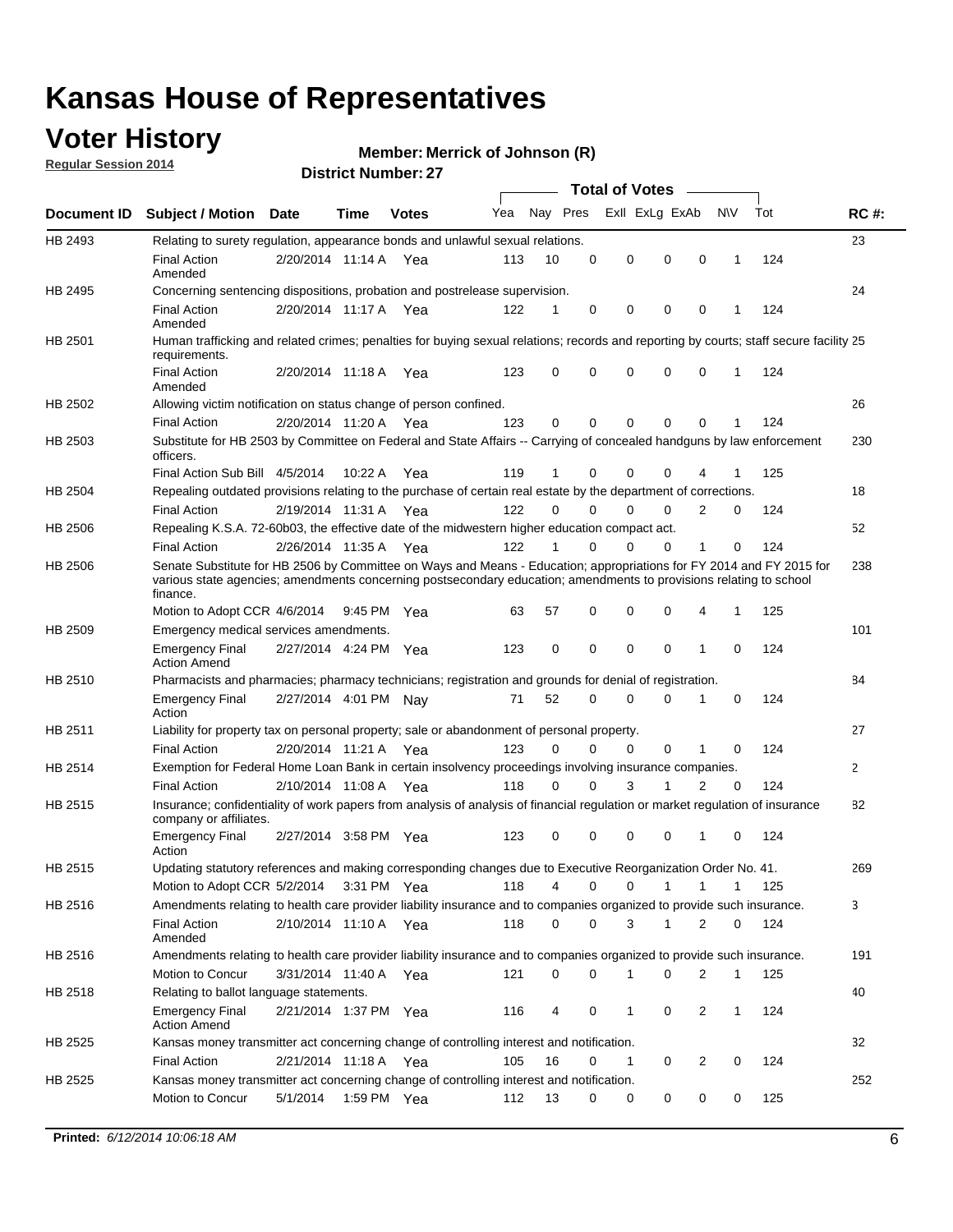#### **Voter History Regular Session 2014**

|                    |                                                                                                                                                                                                                                                                                                                                           |                       |      |              |     |          |   | <b>Total of Votes</b> |             |                |           |     |             |
|--------------------|-------------------------------------------------------------------------------------------------------------------------------------------------------------------------------------------------------------------------------------------------------------------------------------------------------------------------------------------|-----------------------|------|--------------|-----|----------|---|-----------------------|-------------|----------------|-----------|-----|-------------|
| <b>Document ID</b> | <b>Subject / Motion Date</b>                                                                                                                                                                                                                                                                                                              |                       | Time | <b>Votes</b> | Yea | Nay Pres |   | Exll ExLg ExAb        |             |                | <b>NV</b> | Tot | <b>RC#:</b> |
| HB 2533            | Changing interest credit amounts, member distributions upon termination or death and retirement annuities under the KPERS 42<br>Act of 2015.                                                                                                                                                                                              |                       |      |              |     |          |   |                       |             |                |           |     |             |
|                    | <b>Emergency Final</b><br>Action Amend                                                                                                                                                                                                                                                                                                    | 2/21/2014 1:40 PM Yea |      |              | 94  | 26       | 0 | 1                     | 0           | 2              | 1         | 124 |             |
| HB 2537            | Eliminating font size and type requirement for disclosure statements contained in insurance contracts and explanatory<br>materials printed in any language other than English.                                                                                                                                                            |                       |      |              |     |          |   |                       |             |                |           |     | 81          |
|                    | <b>Emergency Final</b><br>Action                                                                                                                                                                                                                                                                                                          | 2/27/2014 3:56 PM Yea |      |              | 119 | 4        | 0 | $\mathbf 0$           | $\mathbf 0$ | 1              | 0         | 124 |             |
| HB 2537            | Insurance; eliminating font and type requirements for certain non-English insurance documents; confidentiality of certain<br>documents; continuation of health insurance for spouse and children of certain emergency personnel and employees of the<br>department of corrections; purchase of certain insurance by the state fair board. |                       |      |              |     |          |   |                       |             |                |           |     | 249         |
|                    | Motion to adopt CCR 4/30/2014 3:58 PM Yea                                                                                                                                                                                                                                                                                                 |                       |      |              | 122 | 0        | 0 | 1                     | 1           | 0              | 1         | 125 |             |
| HB 2538            | Giving landowner right of first refusal for antlers of deer illegally shot on landowner's property.                                                                                                                                                                                                                                       |                       |      |              |     |          |   |                       |             |                |           |     | 102         |
|                    | Emergency Final<br><b>Action Amend</b>                                                                                                                                                                                                                                                                                                    | 2/27/2014 4:26 PM Yea |      |              | 106 | 17       | 0 | $\Omega$              | 0           | 1              | 0         | 124 |             |
| HB 2541            | Substitute for HB2541 by Committee on Local Government—plastic bottles and containers; labeling; solid waste landfill<br>restrictions.                                                                                                                                                                                                    |                       |      |              |     |          |   |                       |             |                |           |     | 121         |
|                    | Final Action Sub Bill 3/17/2014 11:21 A Yea                                                                                                                                                                                                                                                                                               |                       |      |              | 102 | 21       | 0 | $\mathbf 0$           | 0           | 2              | 0         | 125 |             |
| HB 2542            | Property tax exemption for amateur-built aircraft.                                                                                                                                                                                                                                                                                        |                       |      |              |     |          |   |                       |             |                |           |     | 112         |
|                    | <b>Final Action</b><br>Amended                                                                                                                                                                                                                                                                                                            | 3/13/2014 11:22 A Yea |      |              | 116 | 4        | 0 | 1                     | 1           | 2              | 1         | 125 |             |
| HB 2544            | Authorizing postsecondary educational institutions to enter into the state authorization reciprocity agreement to provide<br>distance education.                                                                                                                                                                                          |                       |      |              |     |          |   |                       |             |                |           |     | 17          |
|                    | <b>Final Action</b>                                                                                                                                                                                                                                                                                                                       | 2/17/2014 11:21 A     |      | Yea          | 120 | 0        | 0 | 3                     | 0           | 1              | 0         | 124 |             |
| <b>HB 2545</b>     | Extending sunset date on certain agriculture fees from July 1, 2015, to July 1, 2019.                                                                                                                                                                                                                                                     |                       |      |              |     |          |   |                       |             |                |           |     | 68          |
|                    | <b>Final Action</b><br>Amended                                                                                                                                                                                                                                                                                                            | 2/27/2014 10:25 A     |      | Yea          | 99  | 24       | 0 | 0                     | 0           | 1              | 0         | 124 |             |
| HB 2547            | Changing the map copy requirement in mining permit application.                                                                                                                                                                                                                                                                           |                       |      |              |     |          |   |                       |             |                |           |     | 53          |
|                    | <b>Final Action</b>                                                                                                                                                                                                                                                                                                                       | 2/26/2014 11:36 A Yea |      |              | 123 | 0        | 0 | 0                     | 0           | 1              | 0         | 124 |             |
| HB 2548            | Creating the water program management fund and transferring the air quality fee fund.                                                                                                                                                                                                                                                     |                       |      |              |     |          |   |                       |             |                |           |     | 46          |
|                    | <b>Emergency Final</b><br>Action                                                                                                                                                                                                                                                                                                          | 2/21/2014 1:46 PM Yea |      |              | 119 | 1        | 0 | 1                     | 0           | 2              | 1         | 124 |             |
| HB 2549            | Allowing burial of hazardous waste on-site.                                                                                                                                                                                                                                                                                               |                       |      |              |     |          |   |                       |             |                |           |     | 54          |
|                    | <b>Final Action</b>                                                                                                                                                                                                                                                                                                                       | 2/26/2014 11:38 A     |      | Yea          | 123 | 0        | 0 | $\mathbf 0$           | 0           | 1              | 0         | 124 |             |
| HB 2550            | Repeal of the atmospheric mercury deposition monitoring network.                                                                                                                                                                                                                                                                          |                       |      |              |     |          |   |                       |             |                |           |     | 33          |
|                    | <b>Final Action</b>                                                                                                                                                                                                                                                                                                                       | 2/21/2014 11:20 A Yea |      |              | 92  | 29       | 0 | 1                     | 0           | 2              | 0         | 124 |             |
| HB 2551            | Repealing regulation of PCB disposal facilities.                                                                                                                                                                                                                                                                                          |                       |      |              |     |          |   |                       |             |                |           |     | 47          |
|                    | <b>Emergency Final</b><br><b>Action Amend</b>                                                                                                                                                                                                                                                                                             | 2/21/2014 1:47 PM Yea |      |              | 100 | 20       | 0 | 1                     | 0           | $\overline{2}$ | 1         | 124 |             |
| HB 2551            | Repealing the regulation of PCB disposal facilities; making changes to the atmospheric mercury deposition monitoring network 271<br>and the disposal of plastic bottles, containers and solid waste.                                                                                                                                      |                       |      |              |     |          |   |                       |             |                |           |     |             |
|                    | Motion to Adopt CCR 5/2/2014                                                                                                                                                                                                                                                                                                              |                       |      | 3:45 PM Yea  | 105 | 17       | 0 | 0                     | 1           | 1              | 1         | 125 |             |
| HB 2552            | Managed care organizations, prompt payment.                                                                                                                                                                                                                                                                                               |                       |      |              |     |          |   |                       |             |                |           |     | 69          |
|                    | <b>Final Action</b><br>Amended                                                                                                                                                                                                                                                                                                            | 2/27/2014 10:26 A Yea |      |              | 123 | 0        | 0 | 0                     | 0           | 1              | 0         | 124 |             |
| HB 2552            | Kansas medical assistance program; managed care organizations; consent for expansion of certain medicaid services.                                                                                                                                                                                                                        |                       |      |              |     |          |   |                       |             |                |           |     | 225         |
|                    | Motion to Concur                                                                                                                                                                                                                                                                                                                          | 4/4/2014              |      | 6:13 PM Yea  | 68  | 54       | 0 | 0                     | 1           | 2              | 0         | 125 |             |
| HB 2553            | Health care compact.                                                                                                                                                                                                                                                                                                                      |                       |      |              |     |          |   |                       |             |                |           |     | 141         |
|                    | <b>Final Action</b>                                                                                                                                                                                                                                                                                                                       | 3/24/2014 10:15 A Yea |      |              | 74  | 48       | 0 | 0                     | 0           | 3              | 0         | 125 |             |
| HB 2555            | Release of information in support of arrest warrants and search warrants.                                                                                                                                                                                                                                                                 |                       |      |              |     |          |   |                       |             |                |           |     | 86          |
|                    | Emergency Final<br><b>Action Amend</b>                                                                                                                                                                                                                                                                                                    | 2/27/2014 4:04 PM Yea |      |              | 113 | 10       | 0 | 0                     | 0           | 1              | 0         | 124 |             |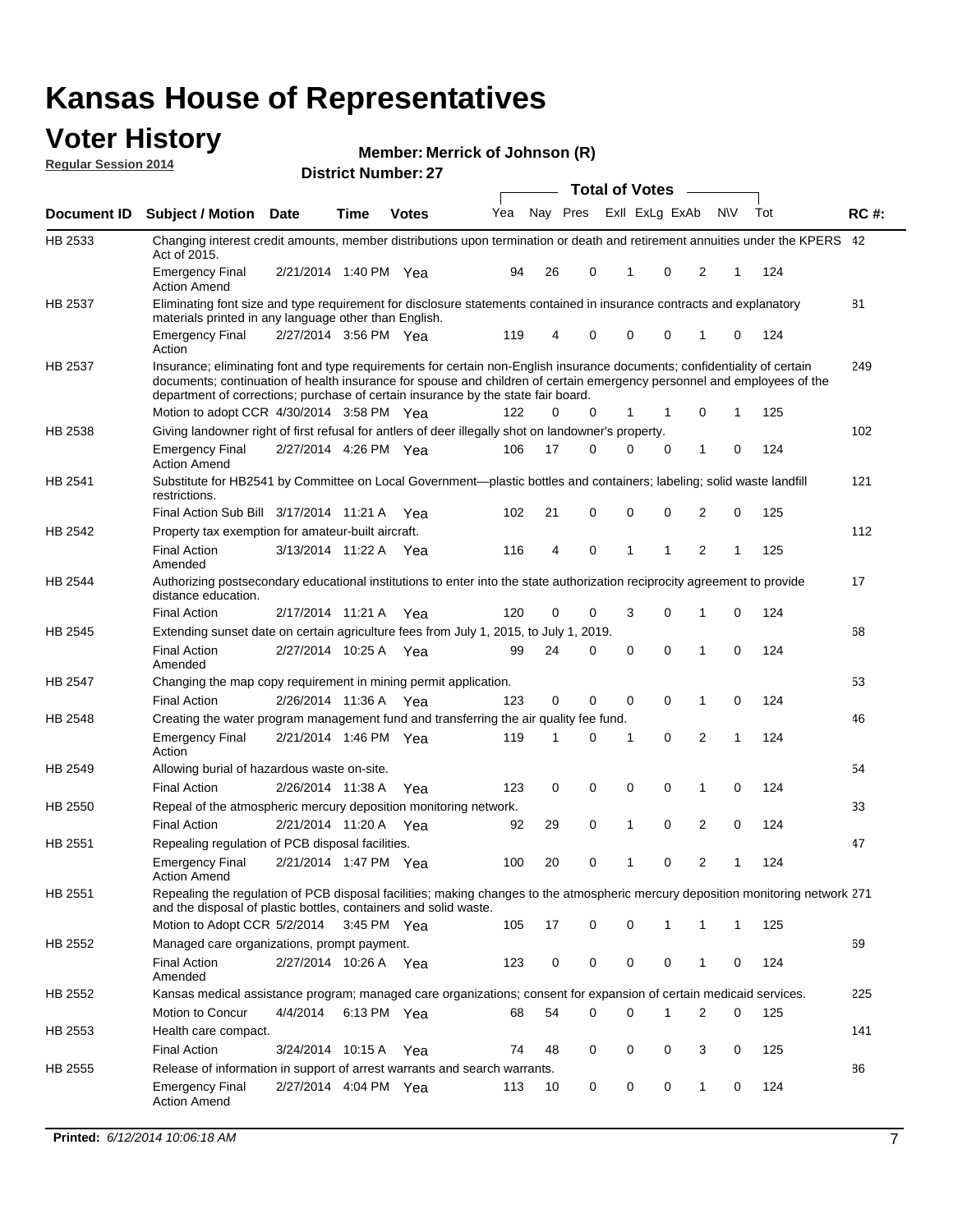## **Voter History**

**Regular Session 2014**

#### **Merrick of Johnson (R)**

|                               |                                                                                                                                                                                                                                                                                                                                                           |                       |         |              |     |          |   | <b>Total of Votes</b> |          | $\frac{1}{2}$ |             |     |             |
|-------------------------------|-----------------------------------------------------------------------------------------------------------------------------------------------------------------------------------------------------------------------------------------------------------------------------------------------------------------------------------------------------------|-----------------------|---------|--------------|-----|----------|---|-----------------------|----------|---------------|-------------|-----|-------------|
|                               | <b>Subject / Motion</b>                                                                                                                                                                                                                                                                                                                                   | Date                  | Time    | <b>Votes</b> | Yea | Nay Pres |   | Exll ExLg ExAb        |          |               | <b>NV</b>   | Tot | <b>RC#:</b> |
| <b>HB 2557</b>                | Changing penalties for certain taxpayers who file incorrect returns under Kansas income tax act.                                                                                                                                                                                                                                                          |                       |         |              |     |          |   |                       |          |               |             |     | 21          |
|                               | <b>Final Action</b><br>Amended                                                                                                                                                                                                                                                                                                                            | 2/19/2014 11:35 A     |         | Yea          | 122 | 0        | 0 | 0                     | 0        | 2             | $\mathbf 0$ | 124 |             |
| <b>Document ID</b><br>HB 2561 | Licensure of pharmacists and registration of pharmacy interns by board of pharmacy.                                                                                                                                                                                                                                                                       |                       |         |              |     |          |   |                       |          |               |             |     | 55          |
|                               | <b>Final Action</b>                                                                                                                                                                                                                                                                                                                                       | 2/26/2014 11:39 A Yea |         |              | 105 | 18       | 0 | 0                     | 0        | 1             | 0           | 124 |             |
| HB 2564                       | Requiring 60-day wait before re-employment for retirement benefit eligibility.                                                                                                                                                                                                                                                                            |                       |         |              |     |          |   |                       |          |               |             |     | 43          |
|                               | <b>Emergency Final</b><br>Action                                                                                                                                                                                                                                                                                                                          | 2/21/2014 1:41 PM Yea |         |              | 120 | 0        | 0 | 1                     | 0        | 2             | 1           | 124 |             |
| HB 2566                       | Requiring court fee for forensic audio and video examination services.                                                                                                                                                                                                                                                                                    |                       |         |              |     |          |   |                       |          |               |             |     | 93          |
|                               | <b>Emergency Final</b><br>Action                                                                                                                                                                                                                                                                                                                          | 2/27/2014 4:12 PM Yea |         |              | 123 | 0        | 0 | $\mathbf 0$           | 0        | 1             | 0           | 124 |             |
| HB 2568                       | Domestic relations; Kansas family law code; child support guidelines.                                                                                                                                                                                                                                                                                     |                       |         |              |     |          |   |                       |          |               |             |     | 70          |
|                               | <b>Final Action</b><br>Amended                                                                                                                                                                                                                                                                                                                            | 2/27/2014 10:27 A     |         | Yea          | 123 | 0        | 0 | 0                     | 0        | 1             | 0           | 124 |             |
| HB 2568                       | Domestic relations; Kansas family law code; child support guidelines.                                                                                                                                                                                                                                                                                     |                       |         |              |     |          |   |                       |          |               |             |     | 268         |
|                               | Motion to adopt CCR 5/2/2014 3:28 PM Yea                                                                                                                                                                                                                                                                                                                  |                       |         |              | 123 | 0        | 0 | 0                     | 1        | 1             | 0           | 125 |             |
| HB 2576                       | Employment security law; creation of "new employer rate."                                                                                                                                                                                                                                                                                                 |                       |         |              |     |          |   |                       |          |               |             |     | 71          |
|                               | <b>Final Action</b><br>Amended                                                                                                                                                                                                                                                                                                                            | 2/27/2014 10:28 A Yea |         |              | 123 | 0        | 0 | 0                     | 0        | 1             | 0           | 124 |             |
| HB 2576                       | Employment security law; creation of "new employer rate."                                                                                                                                                                                                                                                                                                 |                       |         |              |     |          |   |                       |          |               |             |     | 159         |
|                               | Motion to Concur                                                                                                                                                                                                                                                                                                                                          | 3/25/2014 10:47 A     |         | Yea          | 122 | 0        | 0 | 1                     | 0        | 2             | 0           | 125 |             |
| <b>HB 2577</b>                | Allowing parents to remain anonymous when surrendering an infant under the newborn protection act.                                                                                                                                                                                                                                                        |                       |         |              |     |          |   |                       |          |               |             |     | 56          |
|                               | <b>Final Action</b><br>Amended                                                                                                                                                                                                                                                                                                                            | 2/26/2014 11:41 A Yea |         |              | 123 | $\Omega$ | 0 | 0                     | $\Omega$ | 1             | 0           | 124 |             |
| <b>HB 2577</b>                | Allowing parents to remain anonymous when surrendering an infant under the newborn protection act.                                                                                                                                                                                                                                                        |                       |         |              |     |          |   |                       |          |               |             |     | 220         |
|                               | Motion to Concur                                                                                                                                                                                                                                                                                                                                          | 4/4/2014              | 11:45 A | Yea          | 121 | 0        | 0 | 1                     | 1        | 1             | 1           | 125 |             |
| HB 2578                       | Certification by chief law enforcement officer for transfer of a firearm when required by federal law.                                                                                                                                                                                                                                                    |                       |         |              |     |          |   |                       |          |               |             |     | 122         |
|                               | <b>Final Action</b><br>Amended                                                                                                                                                                                                                                                                                                                            | 3/17/2014 11:22 A     |         | Yea          | 123 | 0        | 0 | 0                     | 0        | 2             | 0           | 125 |             |
| HB 2578                       | Regulating the possession of weapons.                                                                                                                                                                                                                                                                                                                     |                       |         |              |     |          |   |                       |          |               |             |     | 235         |
|                               | Motion to Adopt CCR 4/5/2014 4:40 PM Yea                                                                                                                                                                                                                                                                                                                  |                       |         |              | 102 | 19       | 0 | 0                     | $\Omega$ | 4             | 0           | 125 |             |
| HB 2580                       | Specifying the duties of the state fire marshal relating to regional emergency response teams for hazardous materials and<br>search and rescue incidents.                                                                                                                                                                                                 |                       |         |              |     |          |   |                       |          |               |             |     | 72          |
|                               | <b>Final Action</b><br>Amended                                                                                                                                                                                                                                                                                                                            | 2/27/2014 10:29 A     |         | Yea          | 113 | 10       | 0 | 0                     | 0        | 1             | 0           | 124 |             |
| HB 2580                       | Kansas Real Estate Appraisal Board; licensee fingerprinting and criminal background checks.                                                                                                                                                                                                                                                               |                       |         |              |     |          |   |                       |          |               |             |     | 272         |
|                               | Motion to adopt CCR 5/2/2014                                                                                                                                                                                                                                                                                                                              |                       |         | 3:49 PM Yea  | 115 | 7        | 0 | 0                     | 1        | 1             | 1           | 125 |             |
| HB 2582                       | Creating an exemption from food establishment licensing for churches.                                                                                                                                                                                                                                                                                     |                       |         |              |     |          |   |                       |          |               |             |     | 57          |
|                               | <b>Final Action</b>                                                                                                                                                                                                                                                                                                                                       | 2/26/2014 11:42 A Yea |         |              | 123 | 0        | 0 | 0                     | 0        | 1             | 0           | 124 |             |
| HB 2588                       | Child in need of care; juvenile offenders; permanent custodians.                                                                                                                                                                                                                                                                                          |                       |         |              |     |          |   |                       |          |               |             |     | 94          |
|                               | <b>Emergency Final</b><br><b>Action Amend</b>                                                                                                                                                                                                                                                                                                             | 2/27/2014 4:14 PM Yea |         |              | 123 | 0        | 0 | 0                     | 0        | 1             | 0           | 124 |             |
| HB 2588                       | Senate Substitute for HB 2588 by Committee on Judiciary - Concerning children and minors; relating to children in need of<br>care; placement in juvenile detention facilities; permanent custodians; relating to juvenile offenders; alternative adjudication;<br>youth residential centers and services; risk assessment; sentencing; good time credits. |                       |         |              |     |          |   |                       |          |               |             |     | 244         |
|                               | Motion to adopt CCR 4/30/2014 3:36 PM Yea                                                                                                                                                                                                                                                                                                                 |                       |         |              | 123 | 0        | 0 | 1                     | 1        | 0             | 0           | 125 |             |
| HB 2591                       | Requiring certain audit reports to be filed electronically and to be filed only with the department of administration.                                                                                                                                                                                                                                    |                       |         |              |     |          |   |                       |          |               |             |     | 58          |
|                               | <b>Final Action</b>                                                                                                                                                                                                                                                                                                                                       | 2/26/2014 11:43 A Yea |         |              | 123 | 0        | 0 | 0                     | 0        | 1             | 0           | 124 |             |
| HB 2595                       | State fossils; the tylosaurus and the pteranodon.                                                                                                                                                                                                                                                                                                         |                       |         |              |     |          |   |                       |          |               |             |     | 73          |
|                               | <b>Final Action</b><br>Amended                                                                                                                                                                                                                                                                                                                            | 2/27/2014 10:31 A Yea |         |              | 96  | 27       | 0 | 0                     | 0        | 1             | 0           | 124 |             |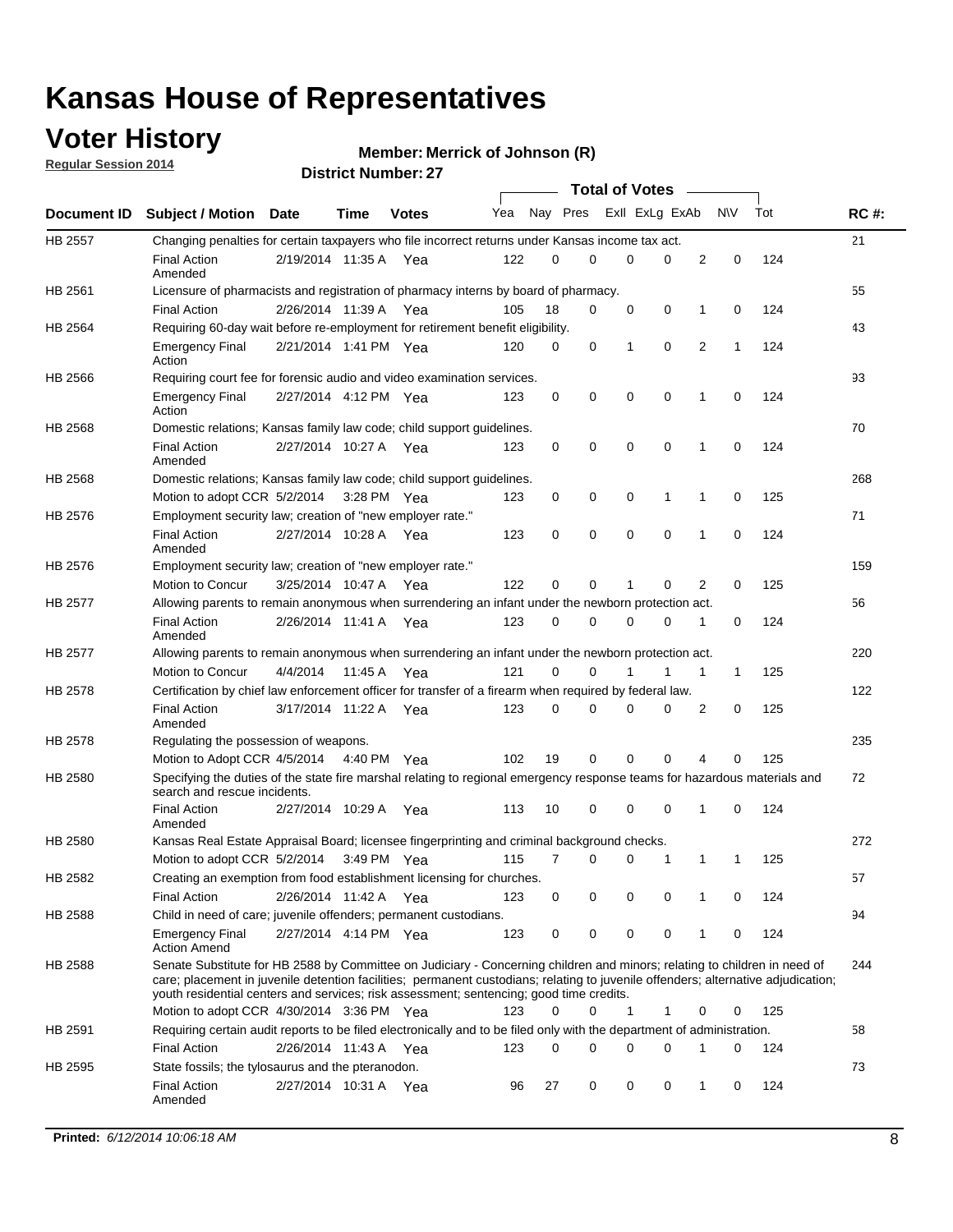### **Voter History**

**Regular Session 2014**

**Merrick of Johnson (R)**

|             |                                                                                                                                                                                                                                       | 130100119011001.21<br><b>Total of Votes</b> |             |              |     |                |             |                         |             |   |           |     |             |
|-------------|---------------------------------------------------------------------------------------------------------------------------------------------------------------------------------------------------------------------------------------|---------------------------------------------|-------------|--------------|-----|----------------|-------------|-------------------------|-------------|---|-----------|-----|-------------|
| Document ID | <b>Subject / Motion Date</b>                                                                                                                                                                                                          |                                             | Time        | <b>Votes</b> | Yea |                |             | Nay Pres ExII ExLg ExAb |             |   | <b>NV</b> | Tot | <b>RC#:</b> |
| HB 2596     | Computation of retirement benefits when a state officer or employee is placed on furlough or has reduction in compensation.                                                                                                           |                                             |             |              |     |                |             |                         |             |   |           |     | 74          |
|             | <b>Final Action</b>                                                                                                                                                                                                                   | 2/27/2014 10:33 A                           |             | Yea          | 123 | 0              | $\Omega$    | 0                       | 0           |   | 0         | 124 |             |
| HB 2596     | Computation of retirement benefits when a state officer or employee is placed on furlough or has reduction in<br>compensation.                                                                                                        |                                             |             |              |     |                |             |                         |             |   |           |     | 246         |
|             | Motion to adopt CCR 4/30/2014 3:45 PM Yea                                                                                                                                                                                             |                                             |             |              | 123 | 0              | $\mathbf 0$ | 1                       | 1           | 0 | 0         | 125 |             |
| HB 2597     | Municipal recycling services                                                                                                                                                                                                          |                                             |             |              |     |                |             |                         |             |   |           |     | 97          |
|             | <b>Emergency Final</b><br><b>Action Amend</b>                                                                                                                                                                                         | 2/27/2014 4:20 PM Yea                       |             |              | 105 | 18             | $\mathbf 0$ | $\mathbf 0$             | $\mathbf 0$ | 1 | 0         | 124 |             |
| HB 2599     | Authorizing the secretary of state to grant an easement to the unified government of Wyandotte county.                                                                                                                                |                                             |             |              |     |                |             |                         |             |   |           |     | 22          |
|             | <b>Final Action</b>                                                                                                                                                                                                                   | 2/19/2014 11:37 A Yea                       |             |              | 120 | $\overline{2}$ | 0           | $\mathbf 0$             | 0           | 2 | 0         | 124 |             |
| HB 2599     | Authorizing the secretary of state to grant an easement to the unified government of Wyandotte county.                                                                                                                                |                                             |             |              |     |                |             |                         |             |   |           |     | 118         |
|             | Motion to Concur                                                                                                                                                                                                                      | 3/14/2014 11:25 A Yea                       |             |              | 118 | 0              | 0           | $\overline{2}$          | 1           | 4 | 0         | 125 |             |
| HB 2602     | Increasing the percentage of unclassified employees allowed to be employed by KPERS from 25% to 50%.                                                                                                                                  |                                             |             |              |     |                |             |                         |             |   |           |     | 44          |
|             | <b>Emergency Final</b><br>Action                                                                                                                                                                                                      | 2/21/2014 1:43 PM Yea                       |             |              | 107 | 13             | 0           | 1                       | 0           | 2 | 1         | 124 |             |
| HB 2602     | Increasing the percentage of unclassified employees allowed to be employed by KPERS from 25% to 50%.                                                                                                                                  |                                             |             |              |     |                |             |                         |             |   |           |     | 195         |
|             | Motion to Concur                                                                                                                                                                                                                      | 4/1/2014                                    | 10:57 A     | Yea          | 108 | 15             | 0           | 1                       | 0           |   | 0         | 125 |             |
| HB 2609     | Practice of pharmacy; filling and refilling of prescriptions.                                                                                                                                                                         |                                             |             |              |     |                |             |                         |             |   |           |     | 105         |
|             | <b>Emergency Final</b><br><b>Action Amend</b>                                                                                                                                                                                         | 2/27/2014 4:29 PM Yea                       |             |              | 123 | 0              | $\mathbf 0$ | $\mathbf 0$             | $\mathbf 0$ | 1 | 0         | 124 |             |
| HB 2611     | Conduct of dental offices.                                                                                                                                                                                                            |                                             |             |              |     |                |             |                         |             |   |           |     | 83          |
|             | <b>Emergency Final</b><br>Action                                                                                                                                                                                                      | 2/27/2014 3:59 PM Yea                       |             |              | 123 | 0              | $\mathbf 0$ | $\mathbf 0$             | $\mathbf 0$ | 1 | 0         | 124 |             |
| HB 2612     | Relating to district judge and district magistrate judge vacancies.                                                                                                                                                                   |                                             |             |              |     |                |             |                         |             |   |           |     | 75          |
|             | <b>Final Action</b><br>Amended                                                                                                                                                                                                        | 2/27/2014 10:34 A                           |             | Yea          | 106 | 17             | $\mathbf 0$ | $\mathbf 0$             | $\mathbf 0$ | 1 | 0         | 124 |             |
| HB 2613     | Relating to the issuance of stillbirth and unborn child's death certificates.                                                                                                                                                         |                                             |             |              |     |                |             |                         |             |   |           |     | 103         |
|             | <b>Emergency Final</b><br><b>Action Amend</b>                                                                                                                                                                                         | 2/27/2014 4:27 PM Yea                       |             |              | 122 | 1              | 0           | $\mathbf 0$             | $\Omega$    | 1 | 0         | 124 |             |
| HB 2615     | Substitute for HB 2615 by Committee on Commerce, Labor and Economic Development - Workers compensation assigned<br>risk pool.                                                                                                         |                                             |             |              |     |                |             |                         |             |   |           |     | 185         |
|             | EFA Sub Bill<br>Amended                                                                                                                                                                                                               | 3/26/2014 3:42 PM Yea                       |             |              | 98  | 25             | 0           | 1                       | 0           | 1 | 0         | 125 |             |
| HB 2616     | Secretary of labor; explore agreement to allow state of Kansas to enforce OSHA standards.                                                                                                                                             |                                             |             |              |     |                |             |                         |             |   |           |     | 92          |
|             | <b>Emergency Final</b><br>Action                                                                                                                                                                                                      | 2/27/2014 4:11 PM Yea                       |             |              | 93  | 30             | 0           | 0                       | 0           | 1 | 0         | 124 |             |
| HB 2616     | Senate Substitute for HB 2616 by Committee on Commerce - Secretary of labor directed to study state enforcement of OSHA 261<br>standards.                                                                                             |                                             |             |              |     |                |             |                         |             |   |           |     |             |
|             | Motion to Concur                                                                                                                                                                                                                      | 5/2/2014                                    | 11:47 A Yea |              | 94  | 30             | 0           | 0                       | 1           | 0 | 0         | 125 |             |
| HB 2633     | Substitute for HB 2633 by Committee on Corrections and Juvenile Justice - Juvenile offenders; youth residential centers and<br>services; risk assessment; raising the age for prosecution as an adult; sentencing; good time credits. |                                             |             |              |     |                |             |                         |             |   |           |     | 106         |
|             | EFA Sub Bill<br>Amended                                                                                                                                                                                                               | 2/27/2014 4:31 PM Yea                       |             |              | 122 | 1              | 0           | 0                       | 0           | 1 | 0         | 124 |             |
| HB 2636     | Secretary of health and environment and air quality standards.                                                                                                                                                                        |                                             |             |              |     |                |             |                         |             |   |           |     | 45          |
|             | <b>Emergency Final</b><br><b>Action Amend</b>                                                                                                                                                                                         | 2/21/2014 1:44 PM Yea                       |             |              | 89  | 31             | 0           | 1                       | 0           | 2 | 1         | 124 |             |
| HB 2636     | Secretary of health and environment and air quality standards.                                                                                                                                                                        |                                             |             |              |     |                |             |                         |             |   |           |     | 212         |
|             | Sub motion to concur 4/3/2014                                                                                                                                                                                                         |                                             | 7:20 PM Yea |              | 121 | 3              | 0           | 0                       | 0           | 1 | 0         | 125 |             |
| HB 2642     | Income tax deduction for net gain on the sale of certain horses, cattle or livestock; income tax credit for expenditures to make 131<br>dwelling or facility accessible for persons with a disability.                                |                                             |             |              |     |                |             |                         |             |   |           |     |             |
|             | <b>Final Action</b><br>Amended                                                                                                                                                                                                        | 3/20/2014 11:17 A Yea                       |             |              | 123 | 0              | 0           | 0                       | 1           | 1 | 0         | 125 |             |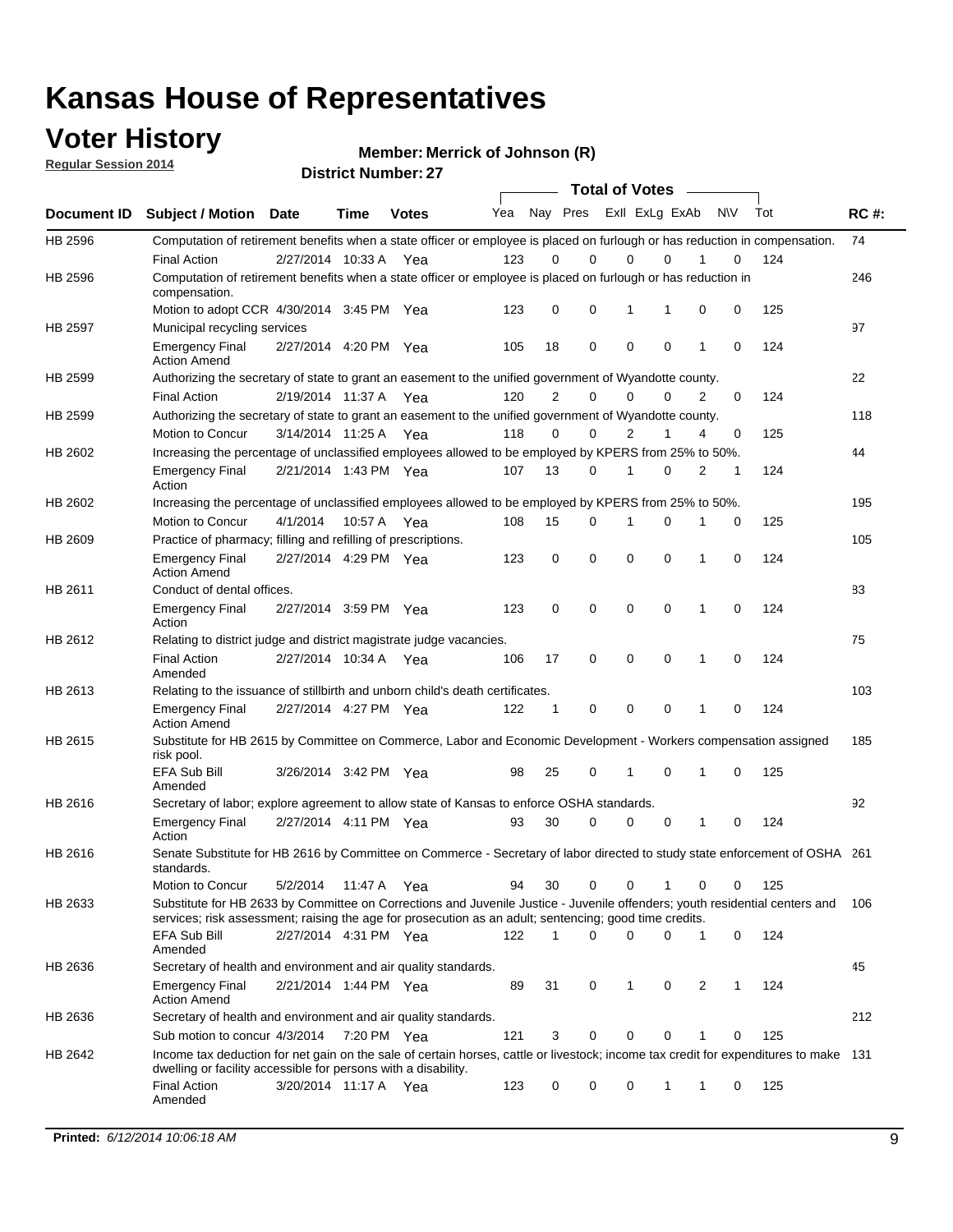#### **Voter History Regular Session**

| πιδισι γ<br><u>on 2014</u> | <b>District Number: 27</b> | Member: Merrick of Johnson (R) |
|----------------------------|----------------------------|--------------------------------|
|                            |                            | <b>Total of Votes</b>          |
|                            |                            |                                |

|         | Document ID Subject / Motion Date                                                                                                                                                                                                                                                                                                                                                                                             |                       | Time    | <b>Votes</b> | Yea |          | Nay Pres ExII ExLg ExAb |             |   |   | N\V         | Tot | <b>RC#:</b> |
|---------|-------------------------------------------------------------------------------------------------------------------------------------------------------------------------------------------------------------------------------------------------------------------------------------------------------------------------------------------------------------------------------------------------------------------------------|-----------------------|---------|--------------|-----|----------|-------------------------|-------------|---|---|-------------|-----|-------------|
| HB 2643 | Property tax; classification of commercial and industrial machinery and equipment as personal property; reclassification of<br>property upon termination of IRB tax exemption; use of independent appraisers to appraiser certain                                                                                                                                                                                             |                       |         |              |     |          |                         |             |   |   |             |     | 164         |
|         | <b>Final Action</b><br>Amended                                                                                                                                                                                                                                                                                                                                                                                                | 3/26/2014 10:56 A Yea |         |              | 123 | 0        | 0                       |             | 0 |   | 0           | 125 |             |
| HB 2643 | Property tax; classification of commercial and industrial machinery and equipment as personal property; reclassification of<br>property upon termination of IRB tax exemption; use of independent appraisers to appraiser certain complex property; motor<br>vehicles, members of military; mortgage registration tax phase out and replacement with fees; county clerk technology fund;<br>county treasurer technology fund. |                       |         |              |     |          |                         |             |   |   |             |     | 274         |
|         | Motion to Concur                                                                                                                                                                                                                                                                                                                                                                                                              | 5/2/2014              |         | 5:12 PM Nay  | 16  | 108      | 0                       | 0           | 0 |   | 0           | 125 |             |
| HB 2643 | Property tax; classification of commercial and industrial machinery and equipment as personal property; reclassification of<br>property upon termination of IRB tax exemption; use of independent appraisers to appraiser certain complex property; motor<br>vehicles, members of military; mortgage registration tax phase out and replacement with fees; county clerk technology fund;<br>county treasurer technology fund. |                       |         |              |     |          |                         |             |   |   |             |     | 286         |
|         | Motion to adopt CCR 5/3/2014                                                                                                                                                                                                                                                                                                                                                                                                  |                       |         | 1:53 AM Yea  | 70  | 53       | 0                       | 0           | 0 |   | 1           | 125 |             |
| HB 2648 | Property tax exemption for levees.                                                                                                                                                                                                                                                                                                                                                                                            |                       |         |              |     |          |                         |             |   |   |             |     | 100         |
|         | <b>Emergency Final</b><br><b>Action Amend</b>                                                                                                                                                                                                                                                                                                                                                                                 | 2/27/2014 4:23 PM Nay |         |              | 100 | 23       | $\mathbf 0$             | 0           | 0 | 1 | $\mathbf 0$ | 124 |             |
| HB 2651 | County law library.                                                                                                                                                                                                                                                                                                                                                                                                           |                       |         |              |     |          |                         |             |   |   |             |     | 76          |
|         | <b>Final Action</b><br>Amended                                                                                                                                                                                                                                                                                                                                                                                                | 2/27/2014 10:38 A     |         | Yea          | 82  | 41       | $\mathbf 0$             | $\mathbf 0$ | 0 | 1 | 0           | 124 |             |
| HB 2655 | Allowing veterans with PTSD to seek mental health treatment upon certain convictions.                                                                                                                                                                                                                                                                                                                                         |                       |         |              |     |          |                         |             |   |   |             |     | 77          |
|         | <b>Final Action</b><br>Amended                                                                                                                                                                                                                                                                                                                                                                                                | 2/27/2014 10:40 A     |         | Yea          | 123 | 0        | 0                       | 0           | 0 | 1 | 0           | 124 |             |
| HB 2655 | Senate Substitute for HB 2655 by Committee on Judiciary - Allowing veterans with PTSD to seek mental health treatment<br>upon certain convictions; also amending the crimes of interference with law enforcement and giving a false alarm.<br>Motion to Concur                                                                                                                                                                | 4/4/2014              |         | 5:42 PM Yea  | 122 | $\Omega$ | 0                       | $\Omega$    |   | 2 | $\Omega$    | 125 | 224         |
| HB 2656 | Authorizing the state of Kansas to pay the death gratuity benefit to the designated survivor of a Kansas service member during 48<br>a federal government shutdown and providing for reimbursement to the state                                                                                                                                                                                                               |                       |         |              |     |          |                         |             |   |   |             |     |             |
|         | <b>Final Action</b>                                                                                                                                                                                                                                                                                                                                                                                                           | 2/26/2014 11:27 A Yea |         |              | 123 | 0        | 0                       | 0           | 0 |   | 0           | 124 |             |
| HB 2661 | Substitute for HB 2661 by Committee on Energy and Environment - Siting of electric transmission lines; notice and hearing<br>requirements.                                                                                                                                                                                                                                                                                    |                       |         |              |     |          |                         |             |   |   |             |     | 181         |
|         | <b>EFA Sub Bill</b>                                                                                                                                                                                                                                                                                                                                                                                                           | 3/26/2014 3:37 PM Yea |         |              | 119 | 4        | 0                       | 1           | 0 | 1 | 0           | 125 |             |
| HB 2662 | Expungment of driving under the influence convictions.                                                                                                                                                                                                                                                                                                                                                                        |                       |         |              |     |          |                         |             |   |   |             |     | 116         |
|         | <b>Final Action</b><br>Amended                                                                                                                                                                                                                                                                                                                                                                                                | 3/14/2014 11:22 A     |         | Yea          | 87  | 31       | $\mathbf 0$             | 2           | 1 | 4 | $\mathbf 0$ | 125 |             |
| HB 2668 | Health insurance for qualified professional associations.                                                                                                                                                                                                                                                                                                                                                                     |                       |         |              |     |          |                         |             |   |   |             |     | 34          |
|         | <b>Final Action</b><br>Amended                                                                                                                                                                                                                                                                                                                                                                                                | 2/21/2014 11:21 A Yea |         |              | 114 | 7        | 0                       | 1           | 0 | 2 | 0           | 124 |             |
| HB 2668 | Predetermination of health insurance benefits                                                                                                                                                                                                                                                                                                                                                                                 |                       |         |              |     |          |                         |             |   |   |             |     | 262         |
|         | Motion to Concur                                                                                                                                                                                                                                                                                                                                                                                                              | 5/2/2014              | 12:05 P | Yea          | 97  | 27       | 0                       | 0           |   | 0 | 0           | 125 |             |
| HB 2669 | State civil service board; transferred from the department of administration to the office of administrative hearings.                                                                                                                                                                                                                                                                                                        |                       |         |              |     |          |                         |             |   |   |             |     | 87          |
|         | <b>Emergency Final</b><br>Action                                                                                                                                                                                                                                                                                                                                                                                              | 2/27/2014 4:05 PM Yea |         |              | 110 | 13       | 0                       | 0           | 0 |   | 0           | 124 |             |
| HB 2673 | Kansas healing arts act; physician assistant licensure act.                                                                                                                                                                                                                                                                                                                                                                   |                       |         |              |     |          |                         |             |   |   |             |     | 91          |
|         | <b>Emergency Final</b><br><b>Action Amend</b>                                                                                                                                                                                                                                                                                                                                                                                 | 2/27/2014 4:10 PM Nay |         |              | 105 | 18       | 0                       | 0           | 0 | 1 | 0           | 124 |             |
| HB 2673 | Board of healing arts functions and duties, physician assistants licensure act and podiatry act.                                                                                                                                                                                                                                                                                                                              |                       |         |              |     |          |                         |             |   |   |             |     | 270         |
|         | Motion to adopt CCR 5/2/2014                                                                                                                                                                                                                                                                                                                                                                                                  |                       |         | 3:39 PM Yea  | 111 | 11       | 0                       | 0           | 1 | 1 | 1           | 125 |             |
| HB 2675 | Relating to procurement negotiating committees; certified businesses.                                                                                                                                                                                                                                                                                                                                                         |                       |         |              |     |          |                         |             |   |   |             |     | 165         |
|         | <b>Final Action</b><br>Amended                                                                                                                                                                                                                                                                                                                                                                                                | 3/26/2014 10:57 A     |         | Yea          | 123 | 0        | 0                       | 1           | 0 | 1 | 0           | 125 |             |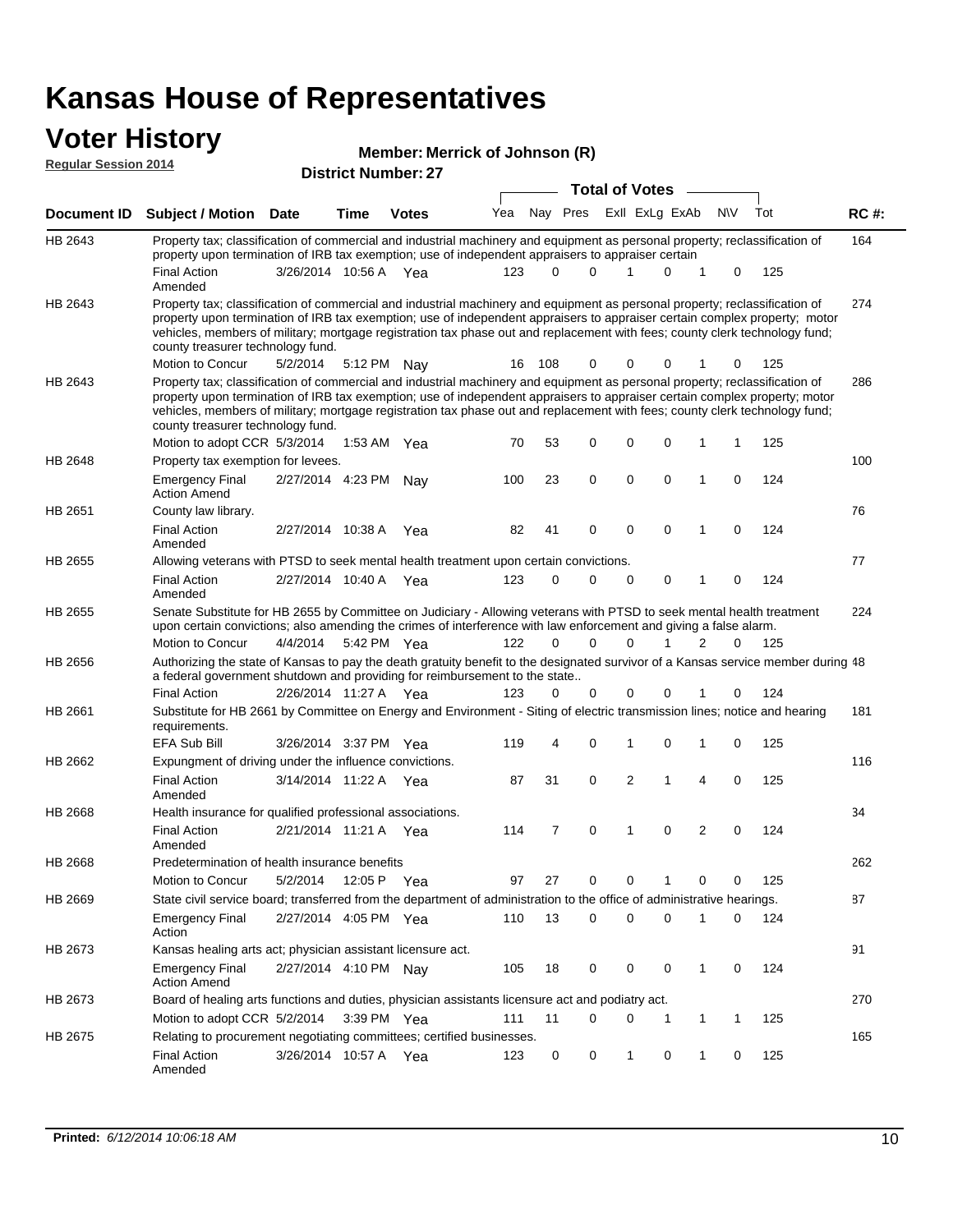### **Voter History Regular S**

| Member: Merrick of Johnson (R) |  |  |
|--------------------------------|--|--|
|--------------------------------|--|--|

|                     | <b>INIGHTIDEL: INIGHTICK OF</b> |
|---------------------|---------------------------------|
| <b>Session 2014</b> | <b>District Number: 27</b>      |
|                     |                                 |

|                |                                                                                                                                                                                                                                                 |                       |      |              |     | <b>Total of Votes</b> |                         |             |              |              |              |     |             |  |
|----------------|-------------------------------------------------------------------------------------------------------------------------------------------------------------------------------------------------------------------------------------------------|-----------------------|------|--------------|-----|-----------------------|-------------------------|-------------|--------------|--------------|--------------|-----|-------------|--|
|                | Document ID Subject / Motion Date                                                                                                                                                                                                               |                       | Time | <b>Votes</b> | Yea |                       | Nay Pres Exll ExLg ExAb |             |              |              | <b>NV</b>    | Tot | <b>RC#:</b> |  |
| HB 2681        | Substitute for HB2681 by Committee on Veterans, Military, and Homeland Security--Abolishing the Kansas commission on<br>veterans affairs; creating the Kansas commission on veterans affairs office within the executive branch of government.  |                       |      |              |     |                       |                         |             |              |              |              |     | 132         |  |
|                | Final Action Sub Bill 3/20/2014 11:18 A Yea                                                                                                                                                                                                     |                       |      |              | 123 | $\Omega$              | $\Omega$                | $\Omega$    | 1            | 1            | 0            | 125 |             |  |
| HB 2681        | Substitute for HB2681 by Committee on Veterans, Military, and Homeland Security - Abolishing the Kansas commission on<br>veterans affairs; creating the Kansas commission on veterans affairs office within the executive branch of government. |                       |      |              |     |                       |                         |             |              |              |              |     | 219         |  |
|                | Motion to Concur                                                                                                                                                                                                                                | 4/4/2014              |      | 11:41 A Yea  | 122 | 0                     | 0                       | 1           | 1            | 1            | 0            | 125 |             |  |
| <b>HB 2684</b> | Allocating moneys from driver's license fees to the judicial branch nonjudicial salary adjustment fund.                                                                                                                                         |                       |      |              |     |                       |                         |             |              |              |              |     | 78          |  |
|                | <b>Final Action</b>                                                                                                                                                                                                                             | 2/27/2014 10:41 A     |      | Nay          | 93  | 30                    | $\Omega$                | 0           | 0            | 1            | 0            | 124 |             |  |
| <b>HB 2687</b> | Unclaimed property act and hearings.                                                                                                                                                                                                            |                       |      |              |     |                       |                         |             |              |              |              |     | 59          |  |
|                | <b>Final Action</b>                                                                                                                                                                                                                             | 2/26/2014 11:44 A     |      | Yea          | 119 | $\overline{4}$        | 0                       | $\mathbf 0$ | 0            | $\mathbf{1}$ | $\mathbf 0$  | 124 |             |  |
| <b>HB 2687</b> | Unclaimed property act and hearings.                                                                                                                                                                                                            |                       |      |              |     |                       |                         |             |              |              |              |     | 251         |  |
|                | Motion to Concur                                                                                                                                                                                                                                | 5/1/2014              |      | 1:56 PM Yea  | 125 | 0                     | 0                       | 0           | 0            | 0            | $\Omega$     | 125 |             |  |
| <b>HB 2689</b> | Amending which convictions are counted for driving while license canceled, suspended or revoked.                                                                                                                                                |                       |      |              |     |                       |                         |             |              |              |              |     | 231         |  |
|                | <b>Final Action</b><br>Amended                                                                                                                                                                                                                  | 4/5/2014              |      | 10:23 A Yea  | 121 | 0                     | $\Omega$                | 0           | 0            | 4            | 0            | 125 |             |  |
| HB 2693        | Providing for testing by community colleges for commercial driver's licenses and allowing temporary commercial driver's<br>license holders the ability to drive class A commercial vehicles.                                                    |                       |      |              |     |                       |                         |             |              |              |              |     | 104         |  |
|                | <b>Emergency Final</b><br><b>Action Amend</b>                                                                                                                                                                                                   | 2/27/2014 4:28 PM Yea |      |              | 123 | 0                     | 0                       | 0           | 0            | 1            | 0            | 124 |             |  |
| HB 2693        | Senate Substitute for HB 2693 by Committee on Transportation - Providing for testing by community colleges for commercial 255                                                                                                                   |                       |      |              |     |                       |                         |             |              |              |              |     |             |  |
|                | driver's licenses; entities serving as driver's licenses examiners.<br>Motion to adopt CCR 5/1/2014 4:42 PM Yea                                                                                                                                 |                       |      |              | 125 | 0                     | 0                       | 0           | 0            | 0            | 0            | 125 |             |  |
| HB 2715        | Farm machinery and equipment annual highway permits, commercial drivers' license.                                                                                                                                                               |                       |      |              |     |                       |                         |             |              |              |              |     | 98          |  |
|                | <b>Emergency Final</b><br><b>Action Amend</b>                                                                                                                                                                                                   | 2/27/2014 4:21 PM Yea |      |              | 123 | $\Omega$              | $\Omega$                | 0           | 0            | 1            | $\Omega$     | 124 |             |  |
| HB 2717        | Registration of operators of assisted living, residential health care, home plus or adult day care facilities.                                                                                                                                  |                       |      |              |     |                       |                         |             |              |              |              |     | 175         |  |
|                | <b>Emergency Final</b><br><b>Action Amend</b>                                                                                                                                                                                                   | 3/26/2014 3:29 PM Yea |      |              | 114 | 9                     | $\Omega$                |             | 0            | 1            | 0            | 125 |             |  |
| HB 2721        | Substitute for Substitute for HB 2721 by Committee on Commerce, Labor and Economic Development †Enacting the<br>business entity standard treatment act.                                                                                         |                       |      |              |     |                       |                         |             |              |              |              |     | 117         |  |
|                | Final Action Sub Bill 3/14/2014 11:23 A Yea                                                                                                                                                                                                     |                       |      |              | 118 | 0                     | 0                       | 2           | 1            | 4            | 0            | 125 |             |  |
| HB 2721        | Substitute for Substitute for HB 2721 by Committee on Commerce, Labor and Economic Development - Enacting the business 273<br>entity standard treatment act.                                                                                    |                       |      |              |     |                       |                         |             |              |              |              |     |             |  |
|                | Motion to Concur                                                                                                                                                                                                                                | 5/2/2014              |      | 3:59 PM Yea  | 122 | 0                     | 0                       | 0           | 1            | 1            | $\mathbf{1}$ | 125 |             |  |
| HB 2724        | Uniform commercial driver's license act; definition of tank vehicle.                                                                                                                                                                            |                       |      |              |     |                       |                         |             |              |              |              |     | 99          |  |
|                | <b>Emergency Final</b><br>Action                                                                                                                                                                                                                | 2/27/2014 4:22 PM Yea |      |              | 122 | $\mathbf{1}$          | 0                       | $\Omega$    | $\mathbf{0}$ | 1            | 0            | 124 |             |  |
| <b>HB 2727</b> | Expiration of license plates and placards for individuals with disability.                                                                                                                                                                      |                       |      |              |     |                       |                         |             |              |              |              |     | 88          |  |
|                | <b>Emergency Final</b><br>Action                                                                                                                                                                                                                | 2/27/2014 4:06 PM Yea |      |              | 123 | 0                     | 0                       | 0           | 0            | 1            | 0            | 124 |             |  |
| HB 2728        | Permits for the operation of salvage vehicles no longer required to be prepared in triplicate.                                                                                                                                                  |                       |      |              |     |                       |                         |             |              |              |              |     | 89          |  |
|                | <b>Emergency Final</b><br>Action                                                                                                                                                                                                                | 2/27/2014 4:07 PM Yea |      |              | 122 | 1                     | 0                       | 0           | 0            | 1            | 0            | 124 |             |  |
| HB 2728        | Permits for the operation of salvage vehicles no longer required to be prepared in triplicate.                                                                                                                                                  |                       |      |              |     |                       |                         |             |              |              |              |     | 192         |  |
|                | Motion to Concur                                                                                                                                                                                                                                | 3/31/2014 11:43 A Yea |      |              | 122 | 0                     | 0                       | 1           | 0            | 2            | 0            | 125 |             |  |
| HB 2732        | Sales tax authority for Rooks county for constructing or remodeling a jail facility.                                                                                                                                                            |                       |      |              |     |                       |                         |             |              |              |              |     | 232         |  |
|                | <b>Final Action</b>                                                                                                                                                                                                                             | 4/5/2014              |      | 10:24 A Yea  | 121 | 0                     | 0                       | 0           | 0            | 4            | 0            | 125 |             |  |
| HB 2744        | Insurance; coverage for autism spectrum disorder.                                                                                                                                                                                               |                       |      |              |     |                       |                         |             |              |              |              |     | 137         |  |
|                | <b>Final Action</b>                                                                                                                                                                                                                             | 3/21/2014 10:14 A Yea |      |              | 114 | 3                     | 0                       | 0           | 1            | 6            | 1            | 125 |             |  |
|                | Amended                                                                                                                                                                                                                                         |                       |      |              |     |                       |                         |             |              |              |              |     |             |  |
| HB 2745        | Tax lien on property voluntarily transferred.                                                                                                                                                                                                   |                       |      |              |     |                       |                         |             |              |              |              |     | 166         |  |
|                | <b>Final Action</b>                                                                                                                                                                                                                             | 3/26/2014 10:58 A     |      | Yea          | 123 | 0                     | 0                       | 1           | 0            | 1            | 0            | 125 |             |  |
|                | Printed: 6/12/2014 10:06:18 AM                                                                                                                                                                                                                  |                       |      |              |     |                       |                         |             |              |              |              |     | 11          |  |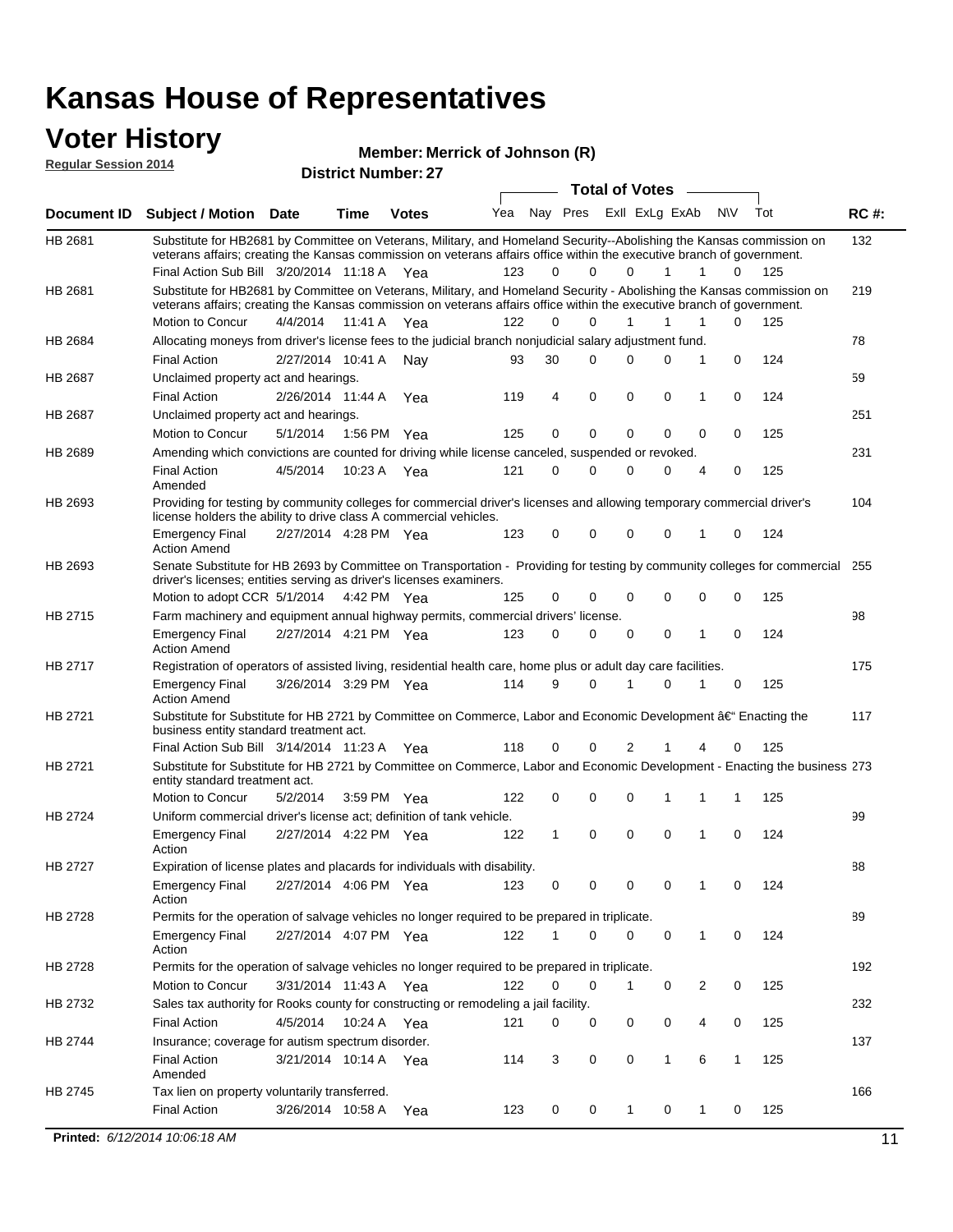## **Voter History**

**Regular Session 2014**

#### **Merrick of Johnson (R)**

|                    | <b>Total of Votes</b>                                                                                                                                                                                                                |                       |             |              |     |          |          |   |                |             |                |             |     |             |
|--------------------|--------------------------------------------------------------------------------------------------------------------------------------------------------------------------------------------------------------------------------------|-----------------------|-------------|--------------|-----|----------|----------|---|----------------|-------------|----------------|-------------|-----|-------------|
| <b>Document ID</b> | <b>Subject / Motion Date</b>                                                                                                                                                                                                         |                       | Time        | <b>Votes</b> | Yea | Nav Pres |          |   | Exll ExLg ExAb |             |                | <b>NV</b>   | Tot | <b>RC#:</b> |
| HB 2755            | Repealing the sunset on the Kansas taxpayer transparency act.                                                                                                                                                                        |                       |             |              |     |          |          |   |                |             |                |             |     | 140         |
|                    | <b>Final Action</b>                                                                                                                                                                                                                  | 3/24/2014 10:13 A     |             | Yea          | 122 | 0        | 0        | 0 |                | 0           | 3              | 0           | 125 |             |
| HB 2767            | State child death review board.                                                                                                                                                                                                      |                       |             |              |     |          |          |   |                |             |                |             |     | 167         |
|                    | <b>Final Action</b><br>Amended                                                                                                                                                                                                       | 3/26/2014 10:59 A     |             | Yea          | 123 | 0        | 0        | 1 |                | $\mathbf 0$ | 1              | 0           | 125 |             |
| <b>HCR 5029</b>    | Urging the Kansas bureau of investigation to establish a blue alert system for the state of Kansas.                                                                                                                                  |                       |             |              |     |          |          |   |                |             |                |             |     | 95          |
|                    | <b>Emergency Final</b><br><b>Action Amend</b>                                                                                                                                                                                        | 2/27/2014 4:15 PM Yea |             |              | 121 | 2        | 0        | 0 |                | 0           | 1              | 0           | 124 |             |
| <b>HCR 5031</b>    | Urging Congress to provide for the prompt payment of disability compensation to U.S. Veterans.                                                                                                                                       |                       |             |              |     |          |          |   |                |             |                |             |     | 125         |
|                    | <b>Final Action</b>                                                                                                                                                                                                                  | 3/19/2014 11:21 A Yea |             |              | 122 | $\Omega$ | $\Omega$ |   | 0              | 1           | 2              | 0           | 125 |             |
| HR 6049            | Resolution encouraging the creation of a Kansas plan for comprehensive treatment of chronic obstruction pulmonary<br>disease.                                                                                                        |                       |             |              |     |          |          |   |                |             |                |             |     | 109         |
|                    | <b>Emergency Final</b><br><b>Action Amend</b>                                                                                                                                                                                        | 3/6/2014              | 11:24 A     | Yea          | 120 | 0        | 0        |   | $\overline{2}$ | 1           | $\overline{2}$ | $\mathbf 0$ | 125 |             |
| HR 6063            | Urging the President to extend the qualifications for the Women's Army Corps Service Medal.                                                                                                                                          |                       |             |              |     |          |          |   |                |             |                |             |     | 143         |
|                    | <b>Final Action</b>                                                                                                                                                                                                                  | 3/25/2014 10:11 A Yea |             |              | 123 | $\Omega$ | $\Omega$ | 1 |                | $\Omega$    | 1              | 0           | 125 |             |
| SB 40              | House Substitute for SB 40 by Committee on Corrections and Juvenile Justice †Secretary of corrections; including juvenile<br>offenders in the prison made goods act; authorizing use of correctional industries funds for payment of |                       |             |              |     |          |          |   |                |             |                |             |     | 123         |
|                    | Final Action Sub Bill 3/17/2014 11:23 A Yea                                                                                                                                                                                          |                       |             |              | 123 | 0        | 0        | 0 |                | $\Omega$    | 2              | 0           | 125 |             |
| SB 54              | Medical assistance recovery program; rules and regulations.                                                                                                                                                                          |                       |             |              |     |          |          |   |                |             |                |             |     | 174         |
|                    | <b>Emergency Final</b><br><b>Action Amend</b>                                                                                                                                                                                        | 3/26/2014 3:28 PM Yea |             |              | 95  | 28       | 0        | 1 |                | 0           | 1              | 0           | 125 |             |
| SB 54              | Amendments to statutes regulating abortions.                                                                                                                                                                                         |                       |             |              |     |          |          |   |                |             |                |             |     | 214         |
|                    | Motion to Adopt CCR 4/4/2014                                                                                                                                                                                                         |                       | 9:59 AM Yea |              | 112 | 11       | 0        |   |                | $\mathbf 0$ | 1              | 0           | 125 |             |
| SB 63              | State use law; purchases by municipalities; committee sunset date and chairperson selection.                                                                                                                                         |                       |             |              |     |          |          |   |                |             |                |             |     | 280         |
|                    | Motion to adopt CCR 5/2/2014                                                                                                                                                                                                         |                       |             | 8:52 PM Yea  | 124 | 0        | 0        |   | 0              | 0           | 1              | 0           | 125 |             |
| SB 99              | Lobbyists defined.                                                                                                                                                                                                                   |                       |             |              |     |          |          |   |                |             |                |             |     | 184         |
|                    | <b>Emergency Final</b><br>Action                                                                                                                                                                                                     | 3/26/2014 3:41 PM Yea |             |              | 117 | 6        | 0        | 1 |                | 0           | 1              | 0           | 125 |             |
| SB 147             | House Substitute for SB 147 by Committee on Agriculture and Natural Resources †Amending the powers and duties of the 133<br>Kansas department of agriculture division of conservation and the state conservation commission.         |                       |             |              |     |          |          |   |                |             |                |             |     |             |
|                    | Final Action Sub Bill 3/20/2014 11:19 A Yea<br>Amended                                                                                                                                                                               |                       |             |              | 123 | 0        | $\Omega$ |   | 0              | 1           | 1              | 0           | 125 |             |
| <b>SB 218</b>      | House Substitute for SB 218 by Committee on Appropriations-Education; relating to the financing and instruction thereof;                                                                                                             |                       |             |              |     |          |          |   |                |             |                |             |     | 226         |
|                    | making and concerning appropriations for the fiscal years ending June 30, 2014, and June 30, 2015, for certain agencies.<br>Final Action Sub Bill 4/4/2014                                                                           |                       | 6:17 PM Yea |              | 91  | 31       | $\Omega$ |   | 0              | 1           | $\overline{2}$ | $\Omega$    | 125 |             |
|                    | Amended                                                                                                                                                                                                                              |                       |             |              |     |          |          |   |                |             |                |             |     |             |
| <b>SB 218</b>      | House Substitute for SB 218 by Committee on Appropriations-Education; relating to the financing and instruction thereof;                                                                                                             |                       |             |              |     |          |          |   |                |             |                |             |     | 237         |
|                    | making and concerning appropriations for the fiscal years ending June 30, 2014, and June 30, 2015, for certain agencies.                                                                                                             |                       |             |              |     |          |          |   |                |             |                |             |     |             |
|                    | Sub Motion to Adopt 4/6/2014 12:51 A Yea                                                                                                                                                                                             |                       |             |              | 55  | 67       | 0        |   | 0              | 0           | 3              | 0           | 125 |             |
| SB 231             | <b>CCR</b><br>House Substitute for SB 231 †Concerning valuation and appeals; renaming the state court of tax appeals; timing of<br>decisions.                                                                                        |                       |             |              |     |          |          |   |                |             |                |             |     | 134         |
|                    | Final Action Sub Bill 3/20/2014 11:21 A Yea                                                                                                                                                                                          |                       |             |              | 123 | 0        | 0        |   | 0              | 1           | 1              | 0           | 125 |             |
| SB 231             | Amended<br>House Substitute for SB 231 - Concerning valuation and appeals; renaming the state court of tax appeals; timing of<br>decisions                                                                                           |                       |             |              |     |          |          |   |                |             |                |             |     | 281         |
|                    | Motion to Adopt CCR 5/2/2014                                                                                                                                                                                                         |                       |             | 8:56 PM Yea  | 124 | 0        | 0        |   | 0              | 0           | 1              | 0           | 125 |             |
| SB 245             | House Substitute for SB 245 by Committee on Appropriations - Appropriations for FY 2014, FY 2015, and FY 2016 for the                                                                                                                |                       |             |              |     |          |          |   |                |             |                |             |     | 13          |
|                    | department of corrections; capital improvement projects.<br>Final Action Sub Bill 2/13/2014 11:34 A Yea                                                                                                                              |                       |             |              | 79  | 41       | 0        |   | 3              | 0           | 1              | 0           | 124 |             |
|                    | Amended                                                                                                                                                                                                                              |                       |             |              |     |          |          |   |                |             |                |             |     |             |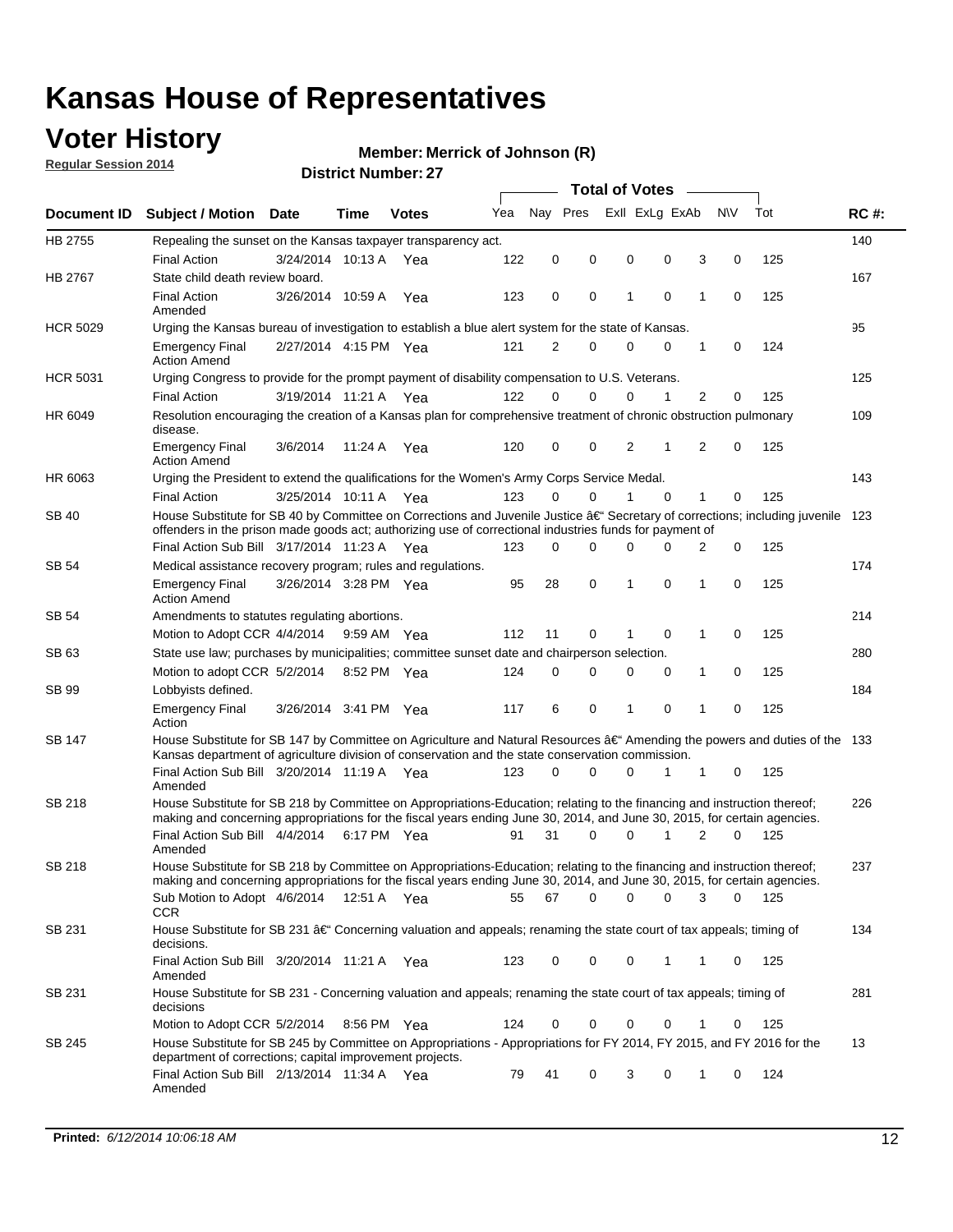### **Voter History**

#### **Merrick of Johnson (R)**

**Regular Session 2014**

|               |                                                                                                                                                                                                                                                                                                                                                                                                                                                                                                                                                                                                                                                                                                                                                                                                               |                       |                       | PISUIVLINUIIIDELLEI |     |    | <b>Total of Votes</b>   |             |   |              |             |     |             |
|---------------|---------------------------------------------------------------------------------------------------------------------------------------------------------------------------------------------------------------------------------------------------------------------------------------------------------------------------------------------------------------------------------------------------------------------------------------------------------------------------------------------------------------------------------------------------------------------------------------------------------------------------------------------------------------------------------------------------------------------------------------------------------------------------------------------------------------|-----------------------|-----------------------|---------------------|-----|----|-------------------------|-------------|---|--------------|-------------|-----|-------------|
|               | Document ID Subject / Motion Date                                                                                                                                                                                                                                                                                                                                                                                                                                                                                                                                                                                                                                                                                                                                                                             |                       | <b>Time</b>           | <b>Votes</b>        | Yea |    | Nay Pres Exll ExLg ExAb |             |   |              | <b>NV</b>   | Tot | <b>RC#:</b> |
| <b>SB 245</b> | House Substitute for SB 245 by Committee on Appropriations - Education funding; relating to mineral production; creating the<br>mineral production education fund, crediting 20% of remainder from oil and gas tax into such fund, moneys expended on<br>education; abolishing the oil and gas valuation depletion trust fund; allowing the counties to retain funds already in such<br>county's oil and gas valuation depletion trust fund; concerning school financing sources; proceeds from the tax levied by a<br>school district under authority of K.S.A. 2013 Supp. 72-6431, remitted to the state treasury to the credit of the state school<br>district finance fund not to the district's general fund; making and concerning appropriations for fiscal year 2017.<br>Motion to adopt CCR 5/1/2014 |                       | 5:06 PM Yea           |                     | 88  | 37 | 0                       | 0           | 0 | 0            | 0           | 125 | 258         |
| SB 248        | Victim notification prior to release of certain inmates.                                                                                                                                                                                                                                                                                                                                                                                                                                                                                                                                                                                                                                                                                                                                                      |                       |                       |                     |     |    |                         |             |   |              |             |     | 119         |
|               | <b>Final Action</b>                                                                                                                                                                                                                                                                                                                                                                                                                                                                                                                                                                                                                                                                                                                                                                                           | 3/17/2014 11:18 A     |                       | Yea                 | 122 | 0  | 0                       | 0           | 0 | 2            | 1           | 125 |             |
| SB 254        | Medical assistance recovery program; rules and regulations.                                                                                                                                                                                                                                                                                                                                                                                                                                                                                                                                                                                                                                                                                                                                                   |                       |                       |                     |     |    |                         |             |   |              |             |     | 179         |
|               | <b>Emergency Final</b><br>Action                                                                                                                                                                                                                                                                                                                                                                                                                                                                                                                                                                                                                                                                                                                                                                              | 3/26/2014 3:34 PM Yea |                       |                     | 123 | 0  | $\mathbf 0$             | 1           | 0 | 1            | $\mathbf 0$ | 125 |             |
| SB 256        | Attorney general; costs in criminal appeals.                                                                                                                                                                                                                                                                                                                                                                                                                                                                                                                                                                                                                                                                                                                                                                  |                       |                       |                     |     |    |                         |             |   |              |             |     | 147         |
|               | <b>Final Action</b><br>Amended                                                                                                                                                                                                                                                                                                                                                                                                                                                                                                                                                                                                                                                                                                                                                                                | 3/25/2014 10:16 A     |                       | Yea                 | 119 | 4  | 0                       | 1           | 0 | 1            | 0           | 125 |             |
| SB 256        | Amending the crime of mistreatment of a dependent adult; creating the crime of mistreatment of an elder person; amending<br>the crime of unlawful sexual relations; amending provisions relating to appearance bonds and surety regulation; amending<br>violations of the Kansas racketeer influenced and corrupt organization act; also concerning the attorney general, costs in<br>criminal appeals.                                                                                                                                                                                                                                                                                                                                                                                                       |                       |                       |                     |     |    |                         |             |   |              |             |     | 236         |
|               | Motion to Adopt CCR 4/5/2014                                                                                                                                                                                                                                                                                                                                                                                                                                                                                                                                                                                                                                                                                                                                                                                  |                       | 6:52 PM Yea           |                     | 118 | 4  | 0                       | 0           | 0 | 3            | 0           | 125 |             |
| SB 258        | Amending the juvenile statute of limitations to match adult time limitations for sex crimes.                                                                                                                                                                                                                                                                                                                                                                                                                                                                                                                                                                                                                                                                                                                  |                       |                       |                     |     |    |                         |             |   |              |             |     | 135         |
|               | <b>Final Action</b><br>Amended                                                                                                                                                                                                                                                                                                                                                                                                                                                                                                                                                                                                                                                                                                                                                                                | 3/20/2014 11:21 A Yea |                       |                     | 123 | 0  | 0                       | 0           | 1 | 1            | 0           | 125 |             |
| SB 258        | Relating to issuance of certificates of birth resulting in stillbirth.                                                                                                                                                                                                                                                                                                                                                                                                                                                                                                                                                                                                                                                                                                                                        |                       |                       |                     |     |    |                         |             |   |              |             |     | 259         |
|               | Motion to Adopt CCR 5/1/2014                                                                                                                                                                                                                                                                                                                                                                                                                                                                                                                                                                                                                                                                                                                                                                                  |                       | 5:12 PM Yea           |                     | 121 | 4  | 0                       | 0           | 0 | 0            | 0           | 125 |             |
| SB 263        | Establishing the military funeral honors fund under the adjutant general's office.                                                                                                                                                                                                                                                                                                                                                                                                                                                                                                                                                                                                                                                                                                                            |                       |                       |                     |     |    |                         |             |   |              |             |     | 148         |
|               | <b>Final Action</b><br>Amended                                                                                                                                                                                                                                                                                                                                                                                                                                                                                                                                                                                                                                                                                                                                                                                | 3/25/2014 10:17 A Yea |                       |                     | 123 | 0  | 0                       | 1           | 0 | $\mathbf{1}$ | 0           | 125 |             |
| SB 263        | Veterans and military matters; military honors fund; death gratuity; disabled veterans preference, state jobs and contracts;<br>schools on military reservations, funding.                                                                                                                                                                                                                                                                                                                                                                                                                                                                                                                                                                                                                                    |                       |                       |                     |     |    |                         |             |   |              |             |     | 256         |
|               | Motion to adopt CCR 5/1/2014 4:47 PM Yea                                                                                                                                                                                                                                                                                                                                                                                                                                                                                                                                                                                                                                                                                                                                                                      |                       |                       |                     | 124 | 0  | 0                       | $\mathbf 0$ | 0 | 0            | 1           | 125 |             |
| SB 265        | Income definition for Homestead Refund eligibility.                                                                                                                                                                                                                                                                                                                                                                                                                                                                                                                                                                                                                                                                                                                                                           |                       |                       |                     |     |    |                         |             |   |              |             |     | 113         |
|               | <b>Final Action</b><br>Amended                                                                                                                                                                                                                                                                                                                                                                                                                                                                                                                                                                                                                                                                                                                                                                                | 3/13/2014 11:23 A Yea |                       |                     | 121 | 0  | 0                       | 1           | 1 | 2            | 0           | 125 |             |
| SB 265        | Definition of income for homestead refund and SAFESR eligibility; income tax credits for adoption expenses and expenses to<br>make dwelling or facility accessible to persons with a disability; income tax deductions, self-employment taxes, expenses<br>related to organ donations, net gain on the sale of certain livestock; withholding, non-resident pass-through entity income;<br>Kansas taxpayer transparency act, sunset; sales tax exemptions.<br>Motion to Adopt CCR 4/4/2014                                                                                                                                                                                                                                                                                                                    |                       | 6:29 PM Yea           |                     | 122 | 0  | 0                       | 0           | 1 | 2            | 0           | 125 | 227         |
| SB 266        | Mineral severance tax return file date.                                                                                                                                                                                                                                                                                                                                                                                                                                                                                                                                                                                                                                                                                                                                                                       |                       |                       |                     |     |    |                         |             |   |              |             |     | 114         |
|               | <b>Final Action</b><br>Amended                                                                                                                                                                                                                                                                                                                                                                                                                                                                                                                                                                                                                                                                                                                                                                                | 3/13/2014 11:24 A     |                       | Yea                 | 121 | 0  | 0                       | 1           | 1 | 2            | 0           | 125 |             |
| SB 266        | Severance tax return and payment dates; sales tax authority for Rooks county; property tax exemptions for certain donations<br>of land to the state and for amateur-built aircraft; sales tax exemptions for surface mining equipment and certain charitable<br>organizations.                                                                                                                                                                                                                                                                                                                                                                                                                                                                                                                                |                       |                       |                     |     |    |                         |             |   |              |             |     | 266         |
|               | Motion to Adopt CCR 5/2/2014                                                                                                                                                                                                                                                                                                                                                                                                                                                                                                                                                                                                                                                                                                                                                                                  |                       | $3:19 \text{ PM}$ Yea |                     | 122 | 1  | 0                       | 0           | 1 | 1            | 0           | 125 |             |
| SB 267        | Insurance; excluding real estate from acceptable security deposits with the commissioner and requiring original handwritten<br>signatures on deposit forms.                                                                                                                                                                                                                                                                                                                                                                                                                                                                                                                                                                                                                                                   |                       |                       |                     |     |    |                         |             |   |              |             |     | 144         |
|               | <b>Final Action</b>                                                                                                                                                                                                                                                                                                                                                                                                                                                                                                                                                                                                                                                                                                                                                                                           | 3/25/2014 10:12 A     |                       | Yea                 | 123 | 0  | 0                       | 1           | 0 | $\mathbf{1}$ | 0           | 125 |             |
| SB 268        | Insurance; Risk-based capital requirements.                                                                                                                                                                                                                                                                                                                                                                                                                                                                                                                                                                                                                                                                                                                                                                   |                       |                       |                     |     |    |                         |             |   |              |             |     | 145         |
|               | <b>Final Action</b>                                                                                                                                                                                                                                                                                                                                                                                                                                                                                                                                                                                                                                                                                                                                                                                           | 3/25/2014 10:13 A     |                       | Yea                 | 123 | 0  | 0                       | 1           | 0 | $\mathbf{1}$ | 0           | 125 |             |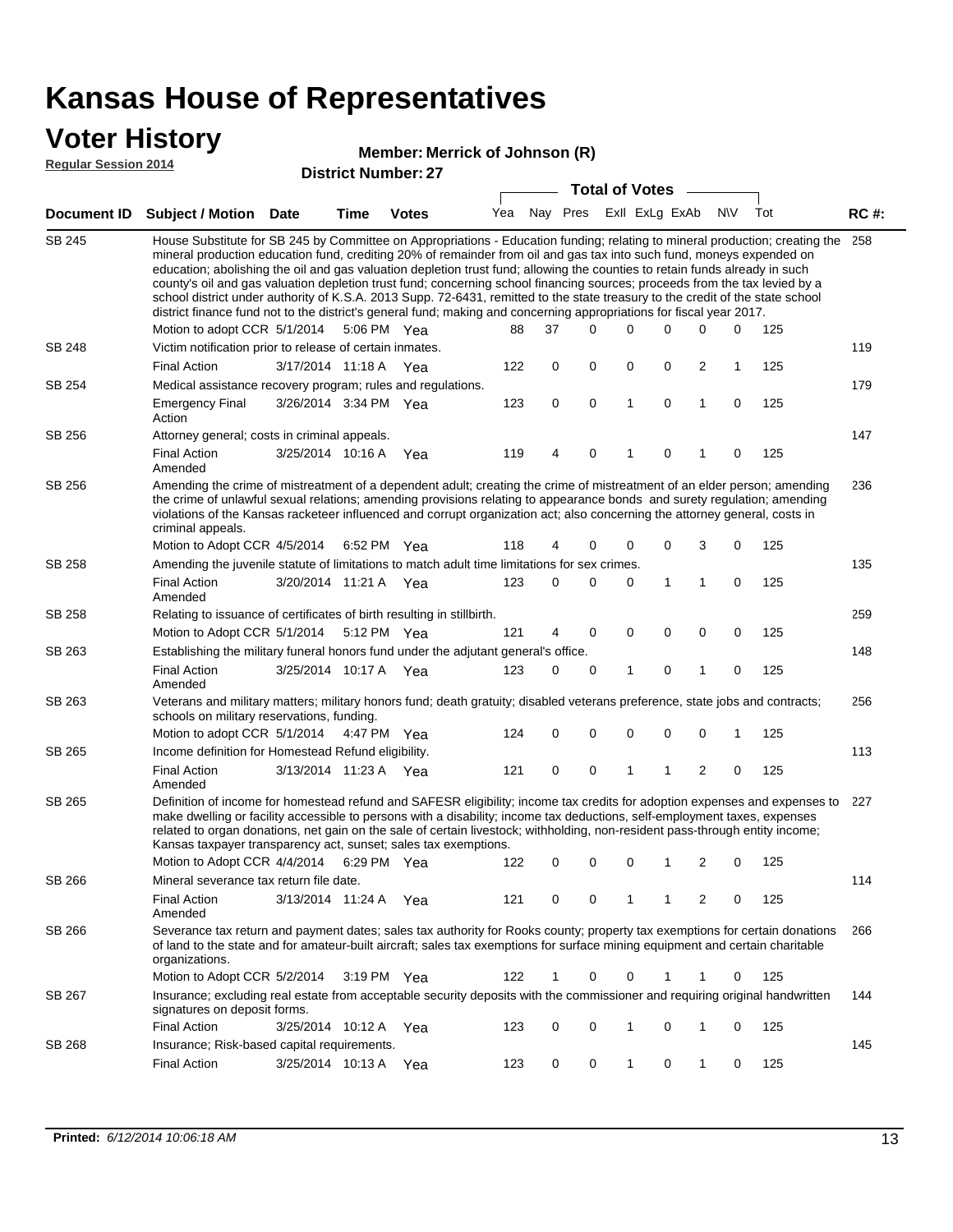## **Voter History**

**Regular Session 2014**

#### **Merrick of Johnson (R)**

|               |                                                                                                                                                                                    |                       |      |              |     | <b>Total of Votes</b> |          |              |                |   |             |     |             |  |
|---------------|------------------------------------------------------------------------------------------------------------------------------------------------------------------------------------|-----------------------|------|--------------|-----|-----------------------|----------|--------------|----------------|---|-------------|-----|-------------|--|
| Document ID   | <b>Subject / Motion</b>                                                                                                                                                            | Date                  | Time | <b>Votes</b> | Yea | Nay Pres              |          |              | Exll ExLg ExAb |   | <b>NV</b>   | Tot | <b>RC#:</b> |  |
| SB 271        | Amending the Kansas medicaid fraud control act.                                                                                                                                    |                       |      |              |     |                       |          |              |                |   |             |     | 176         |  |
|               | <b>Emergency Final</b><br><b>Action Amend</b>                                                                                                                                      | 3/26/2014 3:30 PM Yea |      |              | 123 | 0                     | 0        | 1            | 0              | 1 | $\mathbf 0$ | 125 |             |  |
| SB 271        | Amending the Kansas medicaid fraud control act.                                                                                                                                    |                       |      |              |     |                       |          |              |                |   |             |     | 228         |  |
|               | Motion to Adopt CCR 4/4/2014 6:33 PM Yea                                                                                                                                           |                       |      |              | 122 | 0                     | 0        | 0            | 1              | 2 | 0           | 125 |             |  |
| SB 272        | Eliminating the 3% limit on controlled shooting area acreage in a county.                                                                                                          |                       |      |              |     |                       |          |              |                |   |             |     | 149         |  |
|               | <b>Final Action</b>                                                                                                                                                                | 3/25/2014 10:19 A Yea |      |              | 123 | 0                     | 0        | 1            | 0              | 1 | $\mathbf 0$ | 125 |             |  |
| SB 273        | House Substitute for SB 273 by Committee on Transportation †Commercial vehicles; regulation and registration thereof.                                                              |                       |      |              |     |                       |          |              |                |   |             |     | 168         |  |
|               | Final Action Sub Bill 3/26/2014 11:00 A Yea<br>Amended                                                                                                                             |                       |      |              | 122 | 1                     | 0        | 1            | 0              | 1 | 0           | 125 |             |  |
| SB 273        | Regulation of commercial motor vehicles; exemption from rules and regulations of the Kansas corporation commission.                                                                |                       |      |              |     |                       |          |              |                |   |             |     | 265         |  |
|               | Motion to Adopt CCR 5/2/2014 3:10 PM Yea                                                                                                                                           |                       |      |              | 101 | 22                    | 0        | 0            | 1              | 1 | 0           | 125 |             |  |
| SB 274        | Political action committees, legislative leadership.                                                                                                                               |                       |      |              |     |                       |          |              |                |   |             |     | 169         |  |
|               | <b>Final Action</b><br>Amended                                                                                                                                                     | 3/26/2014 11:01 A Yea |      |              | 108 | 15                    | 0        | 1            | $\mathbf 0$    | 1 | $\mathbf 0$ | 125 |             |  |
| SB 278        | Establishing the state board of veterinary examiners within the animal health division of the Kansas department of agriculture<br>for a two-year period.                           |                       |      |              |     |                       |          |              |                |   |             |     | 127         |  |
|               | <b>Final Action</b>                                                                                                                                                                | 3/19/2014 11:24 A     |      | Yea          | 122 | 0                     | 0        | 0            | $\mathbf{1}$   | 2 | 0           | 125 |             |  |
| SB 284        | Amending the Kansas 911 act.                                                                                                                                                       |                       |      |              |     |                       |          |              |                |   |             |     | 124         |  |
|               | <b>Final Action</b>                                                                                                                                                                | 3/17/2014 11:24 A     |      | Yea          | 121 | $\overline{2}$        | 0        | $\mathbf 0$  | $\mathbf 0$    | 2 | 0           | 125 |             |  |
| SB 285        | Optometrists; prohibition against limiting payment for covered services to insurance plan amounts.                                                                                 |                       |      |              |     |                       |          |              |                |   |             |     | 150         |  |
|               | <b>Final Action</b><br>Amended                                                                                                                                                     | 3/25/2014 10:20 A     |      | Yea          | 123 | 0                     | 0        | 1            | 0              | 1 | $\mathbf 0$ | 125 |             |  |
| SB 286        | Extending sunset date on certain agriculture fees from July 1, 2015, to July 1, 2019.                                                                                              |                       |      |              |     |                       |          |              |                |   |             |     | 151         |  |
|               | <b>Final Action</b><br>Amended                                                                                                                                                     | 3/25/2014 10:23 A     |      | Nav          | 76  | 47                    | 0        | 1            | 0              | 1 | $\mathbf 0$ | 125 |             |  |
| SB 286        | Agriculture; extending sunset date on certain agriculture fees from July 1, 2015, to July 1, 2018; national day of the cowboy;<br>establishing the local food and farm task force. |                       |      |              |     |                       |          |              |                |   |             |     | 264         |  |
|               | Motion to adopt CCR 5/2/2014 3:04 PM Yea                                                                                                                                           |                       |      |              | 102 | 21                    | 0        | $\mathbf 0$  | 1              | 1 | 0           | 125 |             |  |
| SB 306        | Modernizing certain insurance laws to allow use of additional investments.                                                                                                         |                       |      |              |     |                       |          |              |                |   |             |     | 173         |  |
|               | <b>Emergency Final</b><br>Action                                                                                                                                                   | 3/26/2014 3:26 PM Yea |      |              | 123 | 0                     | 0        | 1            | 0              | 1 | $\mathbf 0$ | 125 |             |  |
| <b>SB 308</b> | Updating the Kansas no-call act.                                                                                                                                                   |                       |      |              |     |                       |          |              |                |   |             |     | 138         |  |
|               | <b>Final Action</b>                                                                                                                                                                | 3/21/2014 10:15 A     |      | Yea          | 117 | 0                     | 0        | 0            | $\mathbf{1}$   | 6 | 1           | 125 |             |  |
| SB 309        | Health insurance coverage for qualified professional associations.                                                                                                                 |                       |      |              |     |                       |          |              |                |   |             |     | 182         |  |
|               | <b>Emergency Final</b><br>Action                                                                                                                                                   | 3/26/2014 3:38 PM Yea |      |              | 122 | 1                     | 0        | 1            | 0              | 1 | $\mathbf 0$ | 125 |             |  |
| SB 310        | Grand juries; crimes to consider; amendment of indictment.                                                                                                                         |                       |      |              |     |                       |          |              |                |   |             |     | 180         |  |
|               | <b>Emergency Final</b><br>Action                                                                                                                                                   | 3/26/2014 3:35 PM Yea |      |              | 122 | 1                     | 0        | 1            | 0              | 1 | 0           | 125 |             |  |
| SB 311        | Increasing the noneconomic damages cap and changing rules related to expert evidence.                                                                                              |                       |      |              |     |                       |          |              |                |   |             |     | 142         |  |
|               | <b>Final Action</b><br>Amended                                                                                                                                                     | 3/24/2014 10:17 A Yea |      |              | 119 | 3                     | $\Omega$ | 0            | 0              | 3 | 0           | 125 |             |  |
| SB 311        | Increasing the noneconomic damages cap, changing rules related to expert evidence and repealing statutes pertaining to<br>collateral source benefits.                              |                       |      |              |     |                       |          |              |                |   |             |     | 203         |  |
|               | Motion to adopt CCR 4/3/2014 6:15 PM Yea                                                                                                                                           |                       |      |              | 120 |                       | 0        | 0            | 0              | 1 | 0           | 125 |             |  |
| SB 321        | Return of premiums separate from notice of denial of coverage.                                                                                                                     |                       |      |              |     |                       |          |              |                |   |             |     | 146         |  |
|               | <b>Final Action</b>                                                                                                                                                                | 3/25/2014 10:15 A Yea |      |              | 123 | 0                     | 0        | $\mathbf{1}$ | 0              | 1 | 0           | 125 |             |  |
| SB 329        | Clarifying court orders relating to parents in juvenile offender cases.<br><b>Final Action</b><br>Amended                                                                          | 3/20/2014 11:23 A Yea |      |              | 123 | 0                     | 0        | 0            | $\mathbf{1}$   | 1 | 0           | 125 | 136         |  |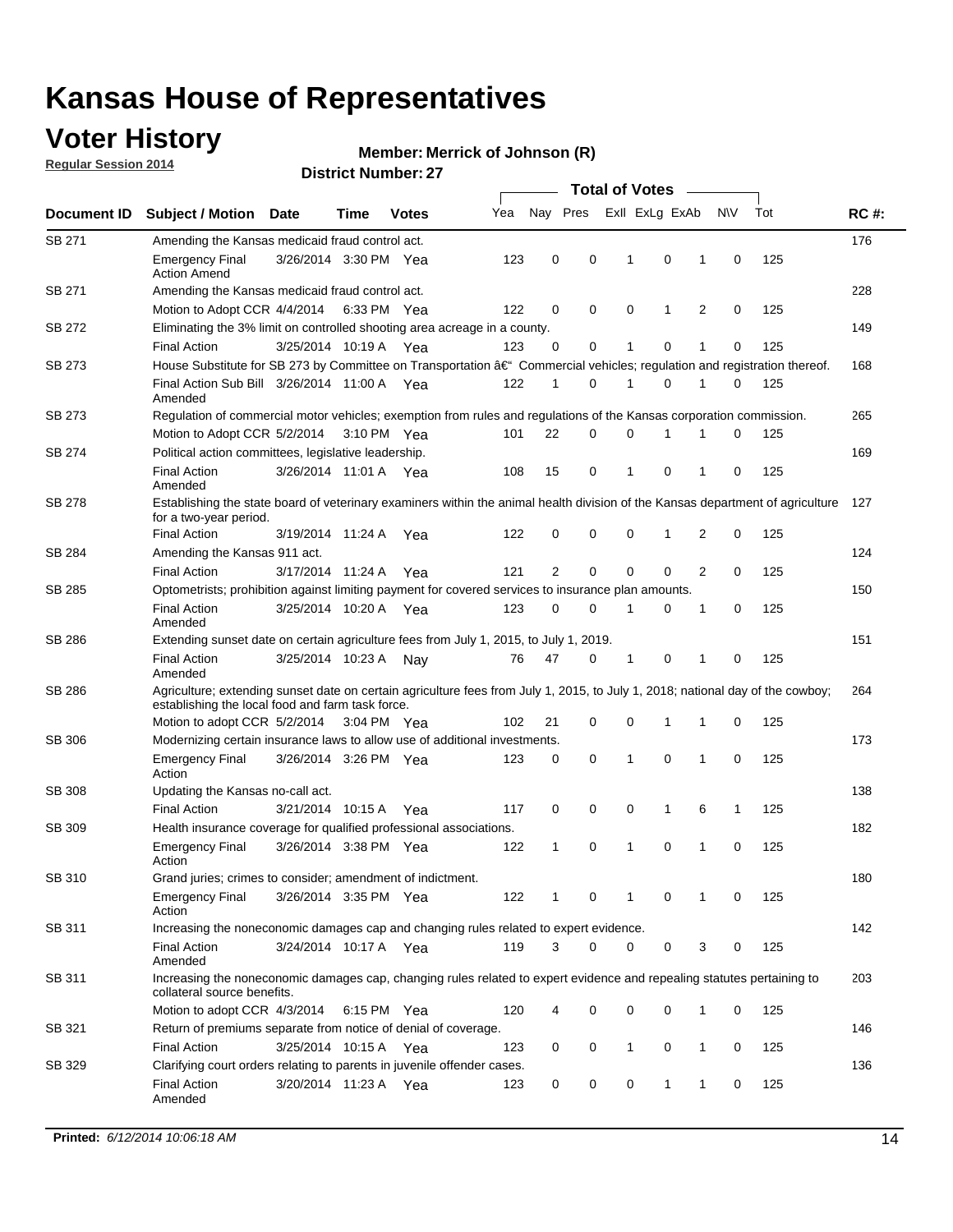### **Voter History**

**Regular Session 2014**

#### **Merrick of Johnson (R)**

|                 |                                                                                                                                                                    |                       |             |              |     |              |                | <b>Total of Votes</b>   |             |              |           |     |             |
|-----------------|--------------------------------------------------------------------------------------------------------------------------------------------------------------------|-----------------------|-------------|--------------|-----|--------------|----------------|-------------------------|-------------|--------------|-----------|-----|-------------|
| Document ID     | <b>Subject / Motion Date</b>                                                                                                                                       |                       | Time        | <b>Votes</b> | Yea |              |                | Nay Pres ExII ExLg ExAb |             |              | <b>NV</b> | Tot | <b>RC#:</b> |
| SB 329          | Clarifying court orders relating to parents in juvenile offender cases and changing the statute of limitations on certain juvenile<br>offenses.                    |                       |             |              |     |              |                |                         |             |              |           |     | 242         |
|                 | Motion to adopt CCR 4/30/2014 3:23 PM Yea                                                                                                                          |                       |             |              | 122 | $\mathbf 1$  | 0              | 1                       | -1          | $\mathbf 0$  | 0         | 125 |             |
| SB 344          | Special permits, oversized loads, transportation of hay or feed stuffs.                                                                                            |                       |             |              |     |              |                |                         |             |              |           |     | 152         |
|                 | <b>Final Action</b><br>Amended                                                                                                                                     | 3/25/2014 10:24 A     |             | Yea          | 122 | $\mathbf{1}$ | 0              | 1                       | $\mathbf 0$ | $\mathbf{1}$ | 0         | 125 |             |
| SB 349          | Boiler safety act; deputy inspectors.                                                                                                                              |                       |             |              |     |              |                |                         |             |              |           |     | 128         |
|                 | <b>Final Action</b><br>Amended                                                                                                                                     | 3/19/2014 11:25 A     |             | Yea          | 119 | 3            | 0              | 0                       | 1           | 2            | 0         | 125 |             |
| <b>SB 349</b>   | Board of technical professions; recodification of professions and scope of practice, other; boiler safety act, deputy<br>inspectors.                               |                       |             |              |     |              |                |                         |             |              |           |     | 215         |
|                 | Motion to Adopt CCR 4/4/2014                                                                                                                                       |                       | 10:02 A     | Yea          | 112 | 11           | 0              | 1                       | 0           | 1            | 0         | 125 |             |
| SB 351          | Vehicle identification numbers; penalties; damages.                                                                                                                |                       |             |              |     |              |                |                         |             |              |           |     | 153         |
|                 | <b>Final Action</b>                                                                                                                                                | 3/25/2014 10:25 A     |             | Yea          | 123 | 0            | 0              | 1                       | 0           | 1            | 0         | 125 |             |
| <b>SB 357</b>   | Increasing the number of allowable hunter education deferrals.                                                                                                     |                       |             |              |     |              |                |                         |             |              |           |     | 154         |
|                 | <b>Final Action</b><br>Amended                                                                                                                                     | 3/25/2014 10:26 A     |             | Yea          | 97  | 26           | 0              | 1                       | 0           | 1            | 0         | 125 |             |
| SB 357          | Authorizing land purchases by the state; amending process state uses to address seized wildlife; increasing the number of<br>allowable hunter education deferrals. |                       |             |              |     |              |                |                         |             |              |           |     | 275         |
|                 | Motion to Adopt CCR 5/2/2014                                                                                                                                       |                       | 7:53 PM Yea |              | 113 | 11           | 0              | 0                       | 0           | 1            | 0         | 125 |             |
| SB 359          | Relating to asbestos-related liability.                                                                                                                            |                       |             |              |     |              |                |                         |             |              |           |     | 177         |
|                 | <b>Emergency Final</b><br>Action                                                                                                                                   | 3/26/2014 3:32 PM Yea |             |              | 94  | 29           | 0              | 1                       | 0           | 1            | 0         | 125 |             |
| SB 367          | Creating the student data privacy act.                                                                                                                             |                       |             |              |     |              |                |                         |             |              |           |     | 186         |
|                 | <b>Emergency Final</b><br><b>Action Amend</b>                                                                                                                      | 3/26/2014 3:43 PM Yea |             |              | 119 | 4            | 0              | 1                       | 0           | 1            | 0         | 125 |             |
| <b>SB 367</b>   | Creating the student data privacy act.                                                                                                                             |                       |             |              |     |              |                |                         |             |              |           |     | 245         |
|                 | Motion to adopt CCR 4/30/2014 3:41 PM Yea                                                                                                                          |                       |             |              | 123 | 0            | 0              | 1                       | 1           | 0            | 0         | 125 |             |
| SB 371          | Amending employment security law regarding disposition of penalty funds and disclosure of confidential information.                                                |                       |             |              |     |              |                |                         |             |              |           |     | 129         |
|                 | <b>Final Action</b>                                                                                                                                                | 3/19/2014 11:27 A Yea |             |              | 90  | 32           | 0              | $\mathbf 0$             | 1           | 2            | 0         | 125 |             |
| SB 372          | Amending the shared work unemployment compensation program; layoff aversion.                                                                                       |                       |             |              |     |              |                |                         |             |              |           |     | 155         |
|                 | <b>Final Action</b>                                                                                                                                                | 3/25/2014 10:28 A     |             | Yea          | 123 | 0            | 0              | $\mathbf{1}$            | 0           | 1            | 0         | 125 |             |
| SB 402          | Amending statutes related to the Kansas criminal justice information system committee.                                                                             |                       |             |              |     |              |                |                         |             |              |           |     | 178         |
|                 | <b>Emergency Final</b><br>Action                                                                                                                                   | 3/26/2014 3:33 PM Yea |             |              | 123 | 0            | 0              | 1                       | 0           | 1            | 0         | 125 |             |
| SB 423          | Authorizing Department of Administration to sell Landon and Eisenhower state office buildings.                                                                     |                       |             |              |     |              |                |                         |             |              |           |     | 233         |
|                 | <b>Final Action</b><br>Amended                                                                                                                                     | 4/5/2014              | 10:28 A     | Yea          | 66  | 55           | 0              | 0                       | 0           | 4            | 0         | 125 |             |
| SB 424          | Amending the statutory requirements for a valid hospital lien.                                                                                                     |                       |             |              |     |              |                |                         |             |              |           |     | 183         |
|                 | <b>Emergency Final</b><br>Action                                                                                                                                   | 3/26/2014 3:39 PM Yea |             |              | 115 | 8            | 0              | 1                       | 0           | 1            | 0         | 125 |             |
| <b>SCR 1618</b> | Substitute for SCR 1618 by Committee on Federal and State Affairs -- State constitutional amendment authorizing raffles.                                           |                       |             |              |     |              |                |                         |             |              |           |     | 170         |
|                 | Final Action Sub Bill 3/26/2014 11:06 A Yea                                                                                                                        |                       |             |              | 102 | 19           | $\overline{2}$ | 1                       | 0           | 1            | 0         | 125 |             |
| <b>SCR 1620</b> | Port authority; creation in Stafford, Kansas.                                                                                                                      |                       |             |              |     |              |                |                         |             |              |           |     | 234         |
|                 | <b>Final Action</b>                                                                                                                                                | 4/5/2014              | 10:29 A Yea |              | 121 | 0            | 0              | 0                       | 0           | 4            | 0         | 125 |             |